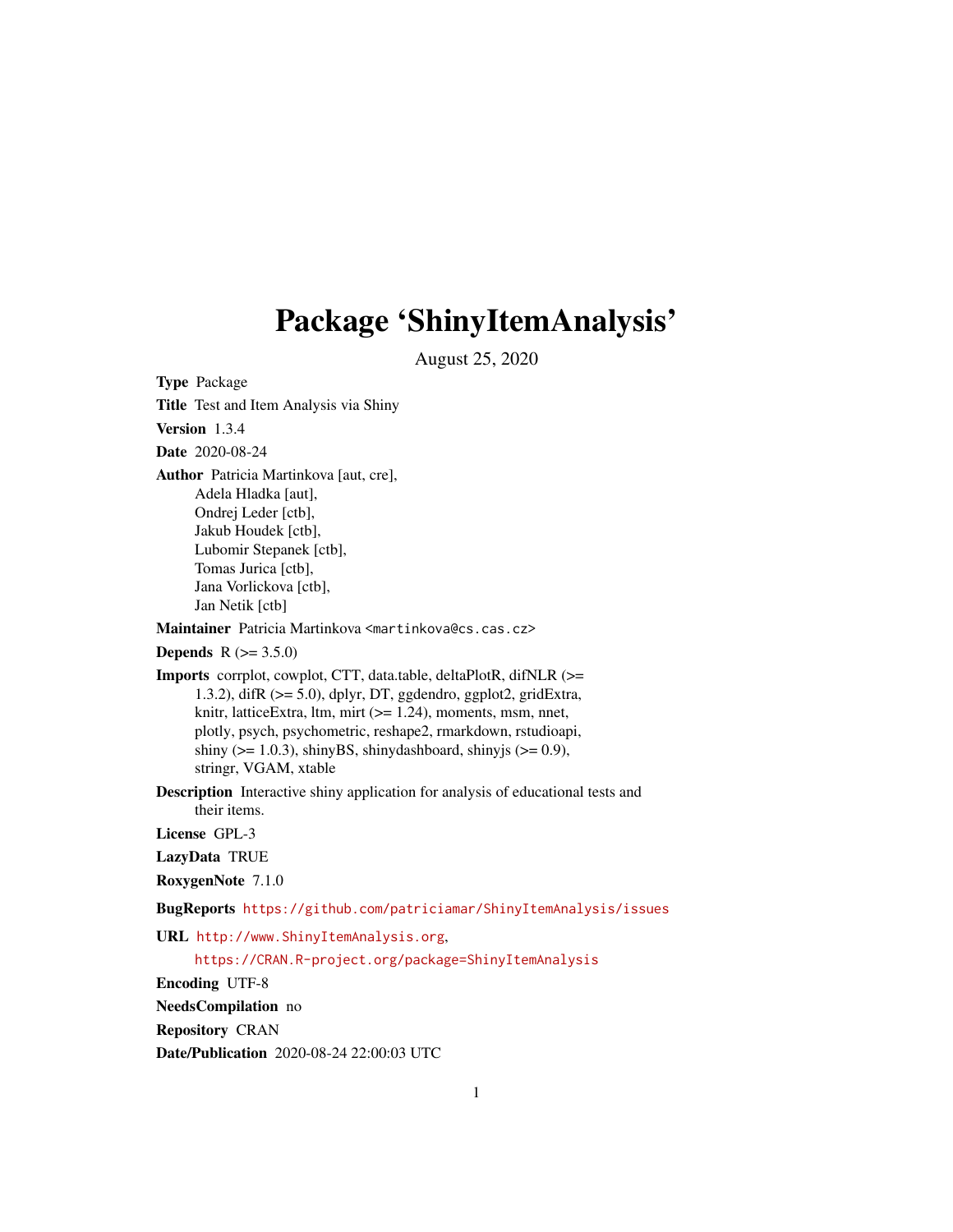# <span id="page-1-0"></span>R topics documented:

| Index | 36 |
|-------|----|
|       |    |

ShinyItemAnalysis-package

*ShinyItemAnalysis: Test and Item Analysis via Shiny*

# **Description**

The ShinyItemAnalysis package containts an interactive shiny application for analysis of educational tests and their items which can be accessed using function startShinyItemAnalysis(). The shiny application covers a broad range of psychometric methods and offers data examples, model equations, parameter estimates, interpretation of results, together with a selected R code, and is therefore suitable for teaching psychometric concepts with R. It also allows the users to upload and analyze their own data and to automatically generate analysis reports in PDF or HTML.

Besides, the package provides its own functions for test and item analysis within classical test theory framework (e.g., functions gDiscrim(), ItemAnalysis(), DistractorAnalysis(), or DDplot()), using various regression models (e.g., plotCummulative(), plotAdjacent(), plotMultinomial(), or plotDIFLogistic()), and under IRT framework (e.g., ggWrightMap(), or plotDIFirt()).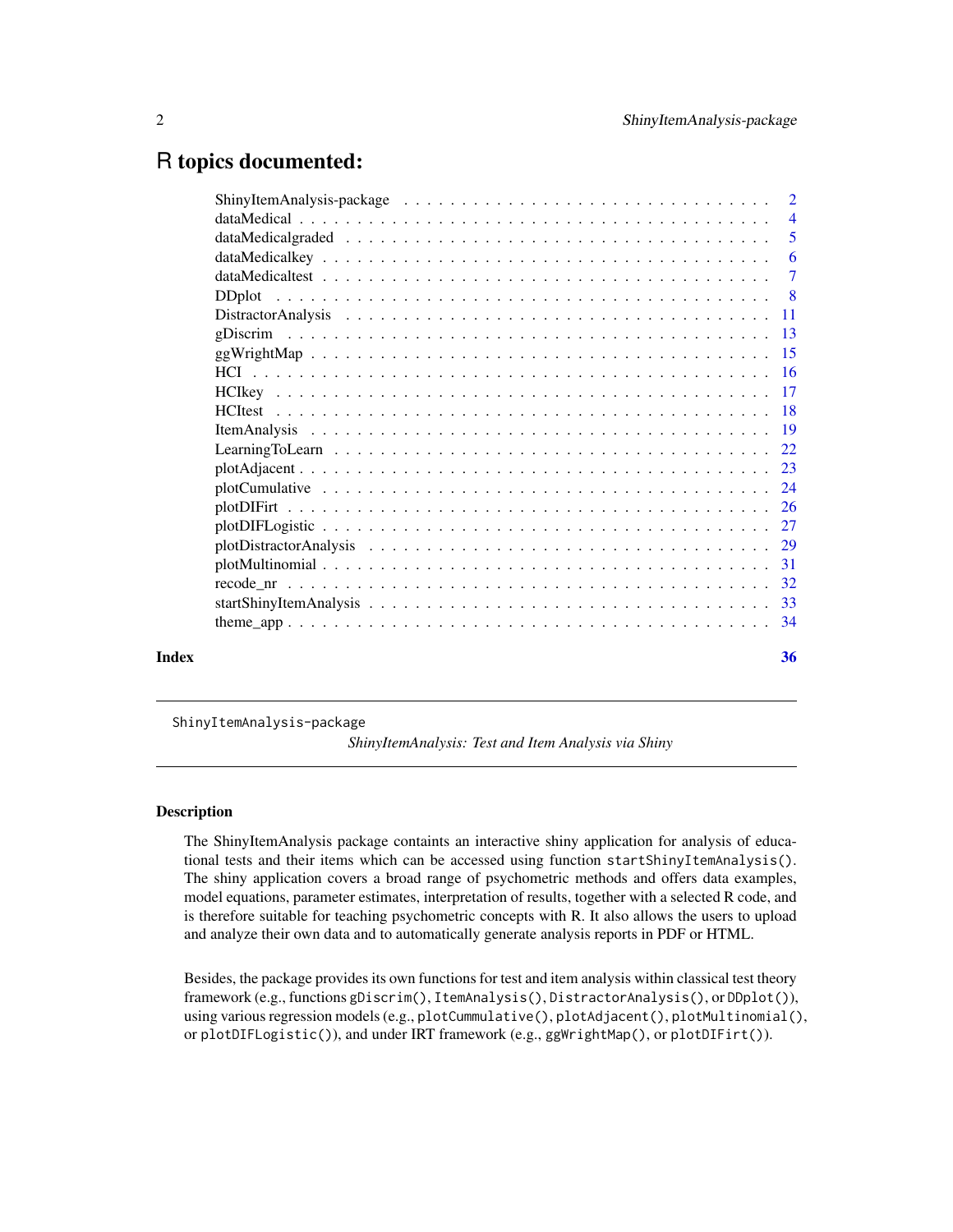<span id="page-2-0"></span>Package also contains several demonstration datasets including HCI dataset from the reference paper Martinkova and Drabinova (2018).

# **Details**

Package: ShinyItemAnalysis Type: Package Version: 1.3.4 Date: 2020-08-24 Depends:  $R (= 3.5.0)$ Imports: corrplot, cowplot, CTT, data.table, deltaPlotR, DT, difNLR (>= 1.3.2), difR (>= 5.0), ggdendro, ggplot2 (>= 2.2.1), gridExtra, knitr, latticeExtra, ltm, mirt (>= 1.24), moments, msm, nnet, plotly, psych, psychometric, reshape2, rmarkdown, shiny (>= 1.0.3), shinyBS, shinydashboard, shinyjs (>= 0.9), stringr, VGAM, xtable License: GPL-3 BugReports: <https://github.com/patriciamar/ShinyItemAnalysis/issues> Website: <http://www.ShinyItemAnalysis.org/> Encoding: UTF-8

# Functions

- [startShinyItemAnalysis](#page-32-1)
- [DDplot](#page-7-1)
- [DistractorAnalysis](#page-10-1)
- [plotDistractorAnalysis](#page-28-1)
- [gDiscrim](#page-12-1)
- [ggWrightMap](#page-14-1)
- [ItemAnalysis](#page-18-1)
- [plotAdjacent](#page-22-1), [plotCumulative](#page-23-1), [plotMultinomial](#page-30-1)
- [plotDIFirt](#page-25-1), [plotDIFLogistic](#page-26-1)

#### **Datasets**

- [dataMedical](#page-3-1)
- [dataMedicalgraded](#page-4-1)
- [HCI](#page-15-1)
- [LearningToLearn](#page-21-1)

# Author(s)

Patricia Martinkova Institute of Computer Science of the Czech Academy of Sciences <martinkova@cs.cas.cz>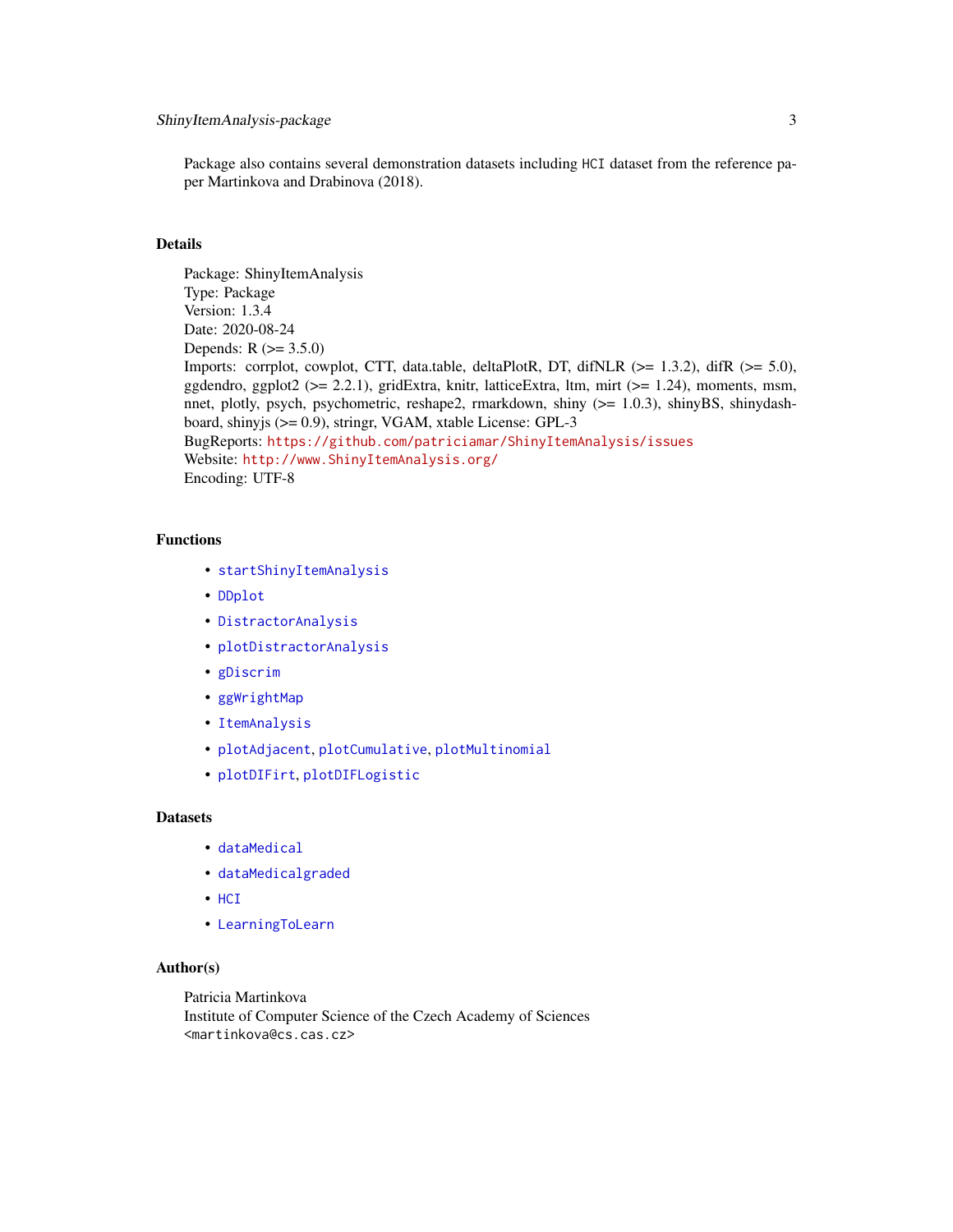4 dataMedical and the set of the set of the set of the set of the set of the set of the set of the set of the set of the set of the set of the set of the set of the set of the set of the set of the set of the set of the se

Adela Hladka (nee Drabinova) Institute of Computer Science of the Czech Academy of Sciences Faculty of Mathematics and Physics, Charles University <hladka@cs.cas.cz>

#### References

Martinkova, P., & Drabinova, A. (2018). ShinyItemAnalysis for Teaching Psychometrics and to Enforce Routine Analysis of Educational Tests. The R Journal, 10(2), 503-515. [https://doi.](https://doi.org/10.32614/RJ-2018-074) [org/10.32614/RJ-2018-074](https://doi.org/10.32614/RJ-2018-074)

# See Also

Useful links:

- <http://www.ShinyItemAnalysis.org>
- <https://CRAN.R-project.org/package=ShinyItemAnalysis>
- Report bugs at <https://github.com/patriciamar/ShinyItemAnalysis/issues>

<span id="page-3-1"></span>

dataMedical *Dichotomous Dataset of Admission Test to Medical School*

#### Description

The dataMedical dataset consists of the responses of 2,392 subjects (750 males, 1,633 females and 9 subjects without gender specification) to admission test to a medical school. It contains 100 items. A correct answer is coded as "1" and incorrect answer as "0". Missing answers were evaluated as incorrect, i.e. "0".

#### Usage

data(dataMedical)

#### Format

A dataMedical is a data.frame consisting of 2,392 observations on the following 102 variables.

X the first 100 columns represent dichotomously scored items of the test.

gender variable describing gender; values "0" and "1" refer to males and females.

StudySuccess criterion variable; value "1" means that student studies standardly, "0" otherwise (e.g. leaving or interrupting studies).

<span id="page-3-0"></span>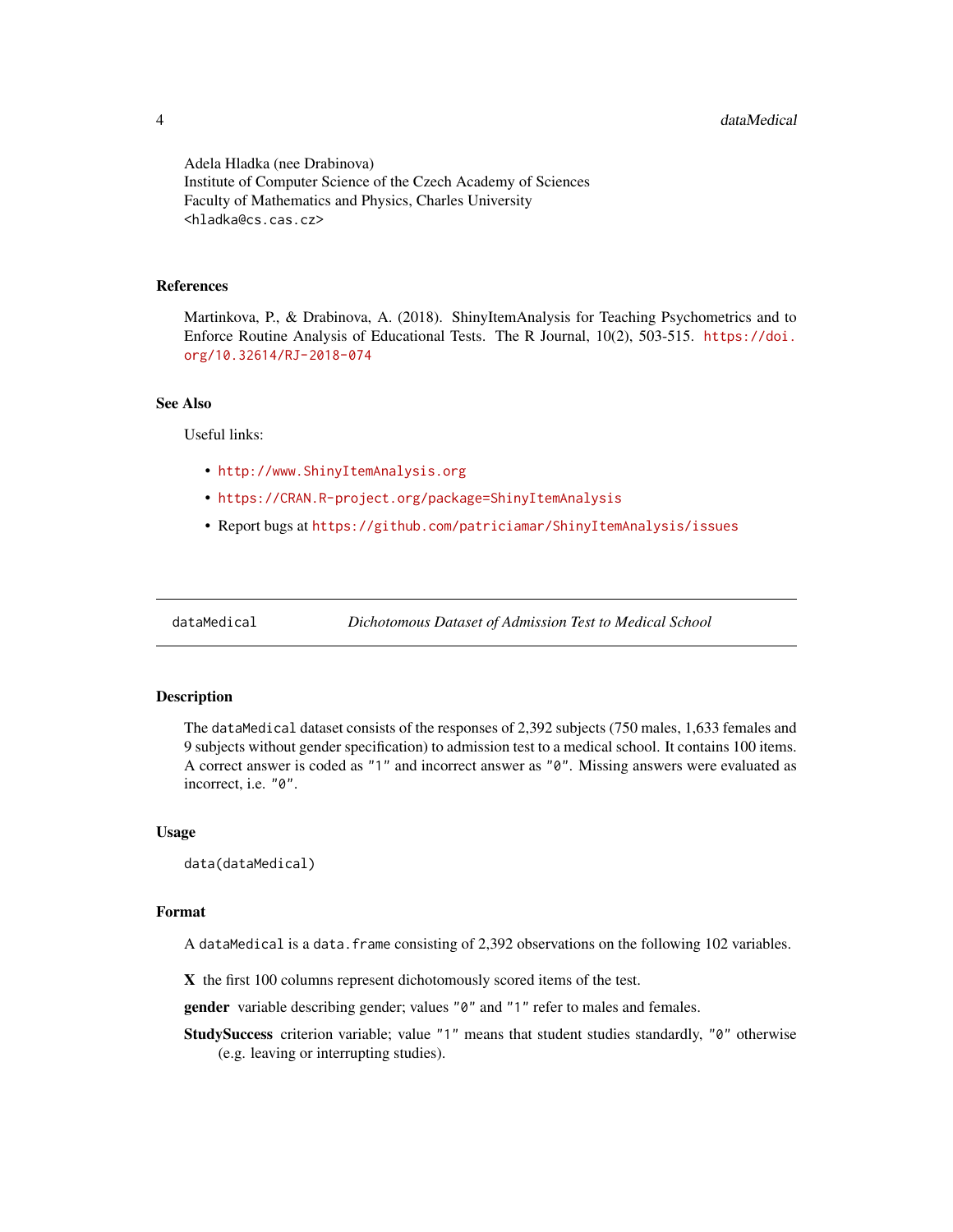# <span id="page-4-0"></span>dataMedicalgraded 5

### Author(s)

Cestmir Stuka First Faculty of Medicine, Charles University

Martin Vejrazka First Faculty of Medicine, Charles University

Patricia Martinkova Institute of Computer Science of the Czech Academy of Sciences <martinkova@cs.cas.cz>

### References

Stuka, C. Vejrazka, M., Martinkova, P. Komenda, M. & Stepanek, L. (2016). The Use of Test and Item Analysis for Improvement of Tests. Workshop held at conference MEFANET, 2016, Brno, Czech Republic.

# See Also

[dataMedicaltest](#page-6-1), [dataMedicalkey](#page-5-1), [dataMedicalgraded](#page-4-1)

<span id="page-4-1"></span>dataMedicalgraded *Graded Dataset of Admission Test to Medical School*

# Description

The dataMedicalgraded dataset consists of the responses of 2,392 subjects (750 males, 1,633 females and 9 subjects without gender specification) to multiple-choice admission test to a medical school. It contains 100 items. Each item is graded with 0 to 4 points. Maximum of 4 points were set if all correct answers and none of incorrect answers were selected.

#### Usage

```
data(dataMedicalgraded)
```
#### Format

A dataMedicalgraded is a data.frame consisting of 2,392 observations on the following 102 variables.

X the first 100 columns represent ordinal item scores of the test.

gender variable describing gender; values "0" and "1" refer to males and females.

StudySuccess criterion variable; value "1" means that student studies standardly, "0" otherwise (e.g. leaving or interrupting studies).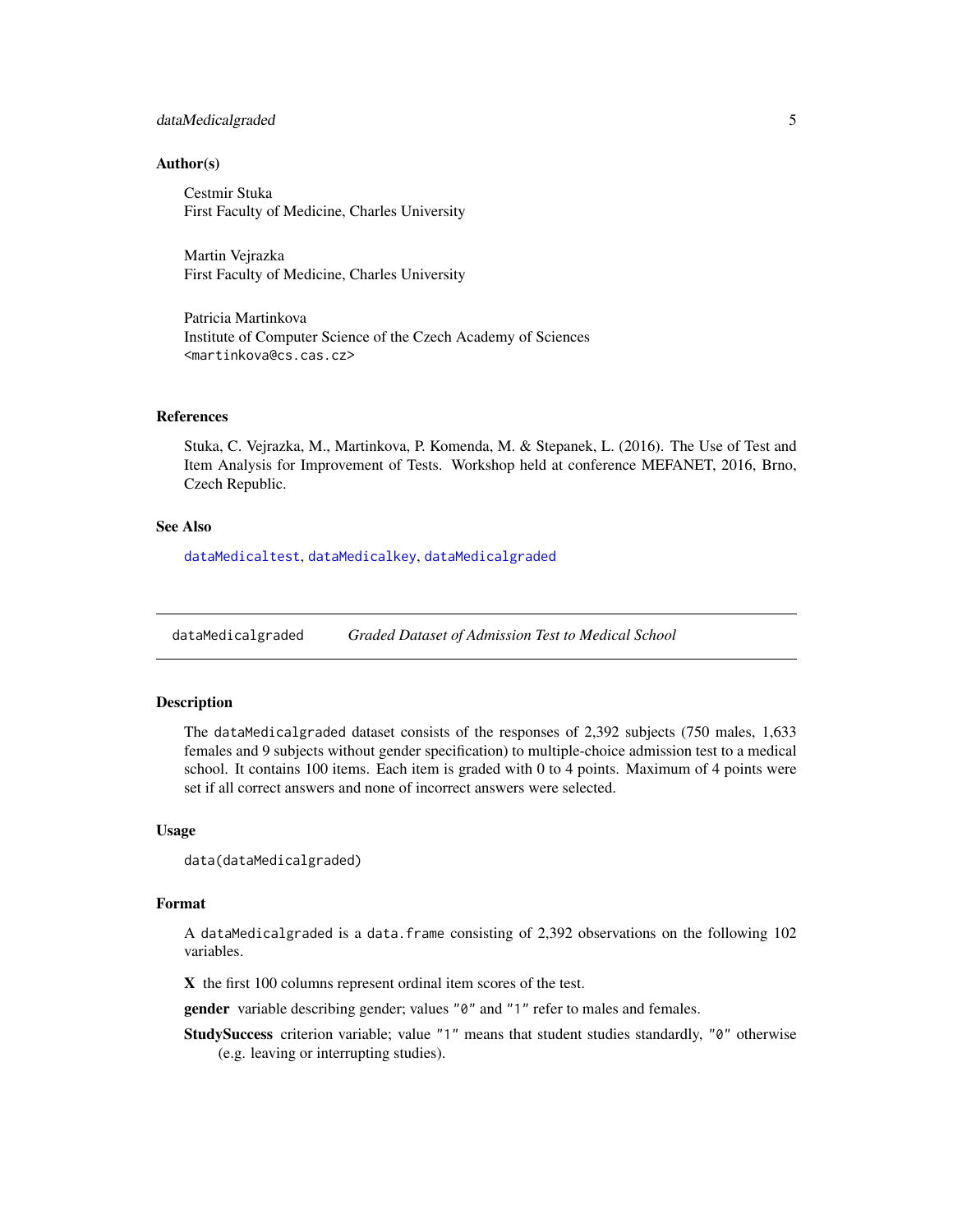# Author(s)

Cestmir Stuka First Faculty of Medicine, Charles University

Martin Vejrazka First Faculty of Medicine, Charles University

Patricia Martinkova Institute of Computer Science of the Czech Academy of Sciences <martinkova@cs.cas.cz>

# References

Stuka, C. Vejrazka, M., Martinkova, P. Komenda, M. & Stepanek, L. (2016). The Use of Test and Item Analisis for Improvement of Tests. Workshop held at conference MEFANET, 2016, Brno, Czech Republic.

# See Also

[dataMedical](#page-3-1), [dataMedicaltest](#page-6-1), [dataMedicalkey](#page-5-1)

<span id="page-5-1"></span>dataMedicalkey *Key of Correct Answers for* dataMedicaltest *Dataset*

# Description

The dataMedicalkey is a vector of factors representing correct answers of dataMedicaltest dataset.

#### Usage

data(dataMedicalkey)

# Format

A vector with 100 values representing correct answers to items of dataMedicaltest dataset. For more details see [dataMedicaltest](#page-6-1).

# Author(s)

Cestmir Stuka First Faculty of Medicine, Charles University

Martin Vejrazka First Faculty of Medicine, Charles University

<span id="page-5-0"></span>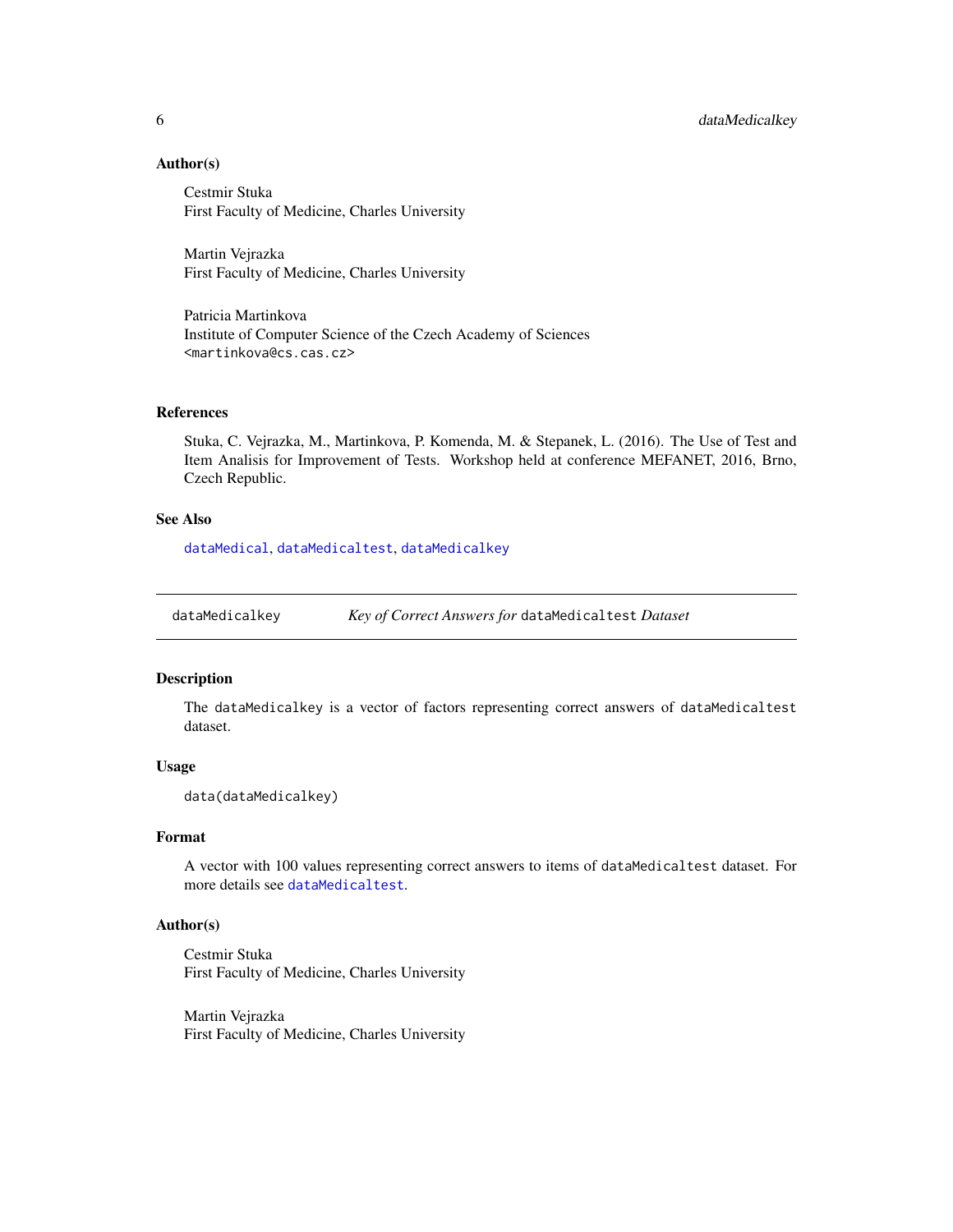# <span id="page-6-0"></span>dataMedicaltest 7

Patricia Martinkova Institute of Computer Science of the Czech Academy of Sciences <martinkova@cs.cas.cz>

#### References

Stuka, C. Vejrazka, M., Martinkova, P. Komenda, M. & Stepanek, L. (2016). The Use of Test and Item Analisis for Improvement of Tests. Workshop held at conference MEFANET, 2016, Brno, Czech Republic.

### See Also

[dataMedical](#page-3-1), [dataMedicaltest](#page-6-1), [dataMedicalgraded](#page-4-1)

<span id="page-6-1"></span>dataMedicaltest *Dataset of Admission Test to Medical School*

# Description

The dataMedicaltest dataset consists of the responses of 2,392 subjects (750 males, 1,633 females and 9 subjects without gender specification) to multiple-choice admission test to a medical school. It contains 100 items, possible answers were A, B, C, D, while any combination of these can be correct.

#### Usage

```
data(dataMedicaltest)
```
# Format

A 'dataMedicaltest' is a 'data.frame' consisting of 2,392 observations on the following 102 variables.

X the first 100 columns represent items answers.

gender variable describing gender; values '"0"' and '"1"' refer to males and females.

StudySuccess criterion variable; value '"1"' means that student studies standardly, '"0"' otherwise (e.g. leaving or interrupting studies).

#### Author(s)

Cestmir Stuka First Faculty of Medicine, Charles University

Martin Vejrazka First Faculty of Medicine, Charles University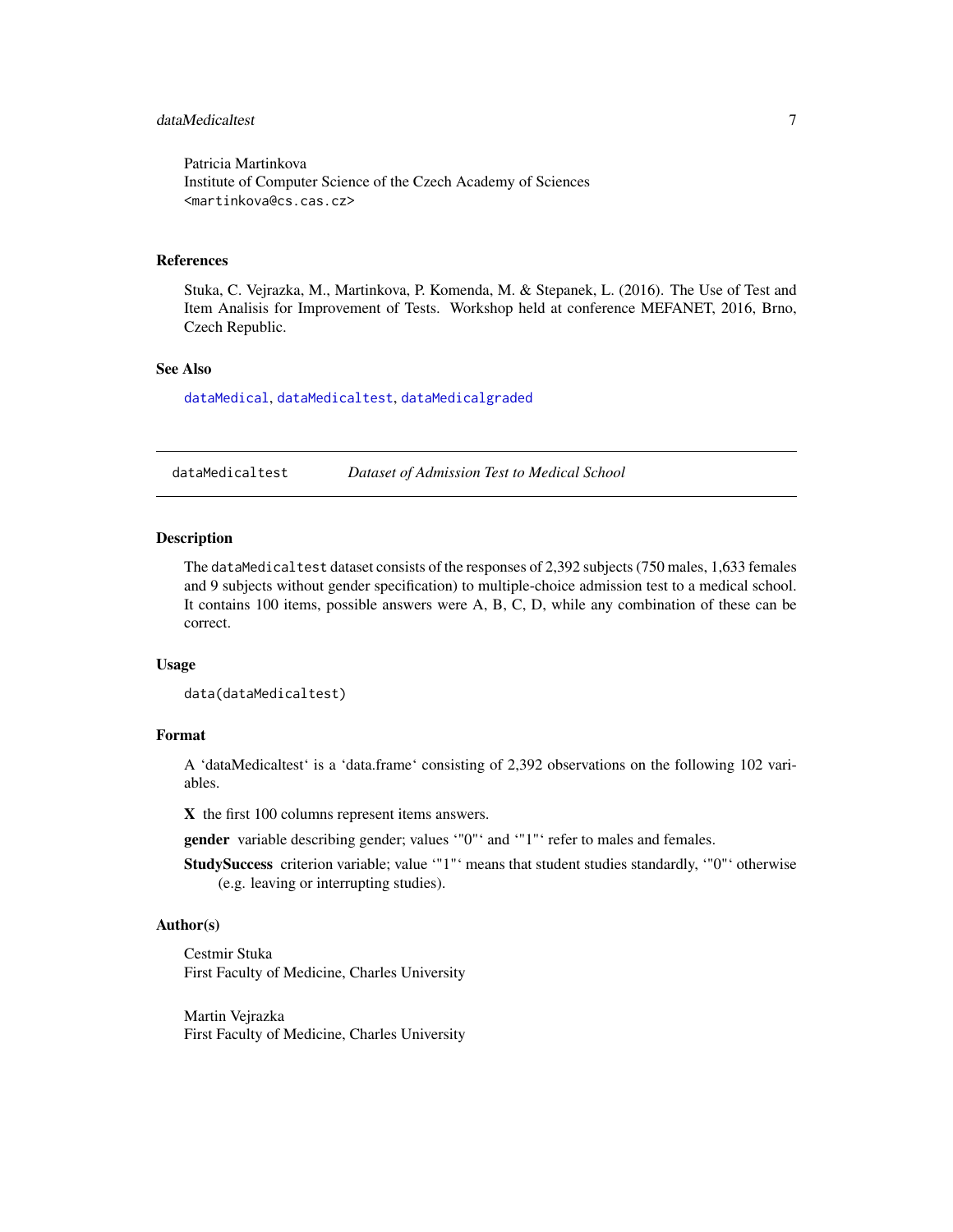Patricia Martinkova Institute of Computer Science of the Czech Academy of Sciences martinkova@cs.cas.cz

#### References

Stuka, C. Vejrazka, M., Martinkova, P. Komenda, M. & Stepanek, L. (2016). The Use of Test and Item Analisis for Improvement of Tests. Workshop held at conference MEFANET, 2016, Brno, Czech Republic.

# See Also

[dataMedical](#page-3-1), [dataMedicalkey](#page-5-1), [dataMedicalgraded](#page-4-1)

<span id="page-7-1"></span>

| IDn I<br>0 |  |
|------------|--|
|------------|--|

Graphical representation of difficulty and discrimination/item validity *in item analysis*

# Description

Plots difficulty and (generalized) discrimination or criterion validity for items of the multi-item measurement test using ggplot2. Difficulty and discrimination/validity indices are plotted for each item, items are ordered by their difficulty.

# Usage

```
DDplot(data, item.names, discrim = "ULI", k = 3, l = 1, u = 3,
      maxscore, minscore, bin = FALSE, cutscore, average.score = FALSE,
       thr = 0.2, criterion = "none", val_type = "simple")
```
# Arguments

| data       | numeric: binary or ordinal data matrix or data. frame which rows represent<br>examinee answers (1 correct, $\theta$ incorrect, or ordinal item scores) and columns<br>correspond to the items. |
|------------|------------------------------------------------------------------------------------------------------------------------------------------------------------------------------------------------|
| item.names | character: the names of items. If not specified, the names of data columns are<br>used.                                                                                                        |
| discrim    | character: type of discrimination index to be calculated. Possible values are<br>"ULI" (default), "RIT", "RIR", and "none". See Details.                                                       |
| k          | numeric: number of groups to which data may be divided by the total score to<br>estimate discrimination using discrim = $"ULI".$ Default value is 3. See <b>Details.</b>                       |
| 1          | numeric: lower group. Default value is 1. See Details.                                                                                                                                         |
| u          | numeric: upper group. Default value is 3. See Details.                                                                                                                                         |

<span id="page-7-0"></span>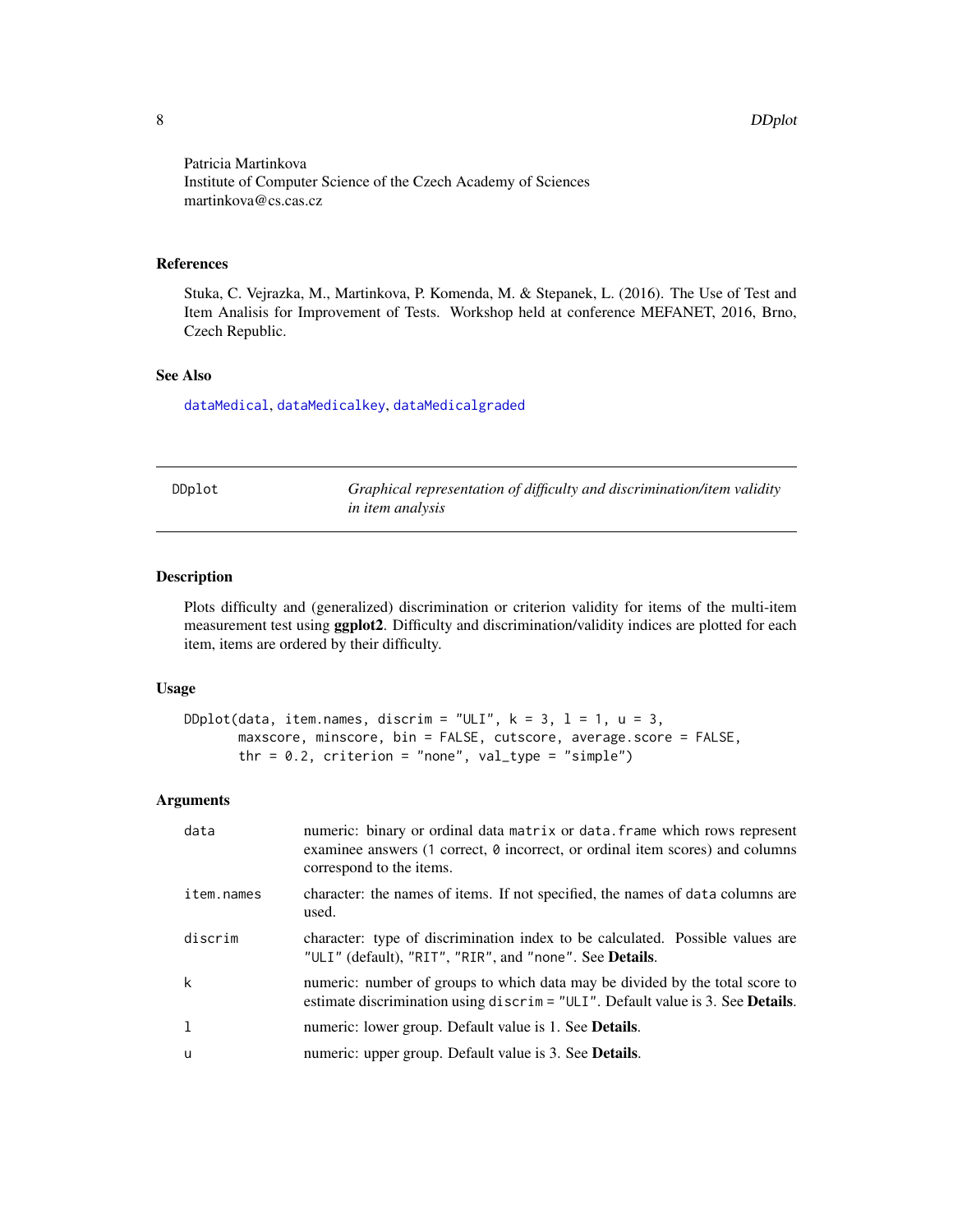#### DDplot the contract of the contract of the contract of the contract of the contract of the contract of the contract of the contract of the contract of the contract of the contract of the contract of the contract of the con

| maxscore      | numeric: maximal scores of items. If single number is provided, the same max-<br>imal score is used for all items. If missing, vector of achieved maximal scores<br>is calculated and used in calculations.                                                                                                                                                                                            |
|---------------|--------------------------------------------------------------------------------------------------------------------------------------------------------------------------------------------------------------------------------------------------------------------------------------------------------------------------------------------------------------------------------------------------------|
| minscore      | numeric: minimal scores of items. If single number is provided, the same maxi-<br>mal score is used for all items. If missing, vector of achieved maximal scores is<br>calculated and used in calculations.                                                                                                                                                                                            |
| bin           | logical: should the ordinal data be binarized? Deafult value is FALSE. In case<br>that bin = TRUE, all values of data equal or greater than cutscore are marked<br>as 1 and all values lower than cutscore are marked as 0.                                                                                                                                                                            |
| cutscore      | numeric: cut-score used to binarize data. If numeric, the same cutscore is used<br>for all items. If missing, vector of maximal scores is used in calculations.                                                                                                                                                                                                                                        |
| average.score | logical: should average score of the item be disaplyed instead of difficulty?<br>Default value is FALSE. See Details.                                                                                                                                                                                                                                                                                  |
| thr           | numeric: value of discrimination threshold. Default value is 0.2. With $thr =$<br>NULL, no horizontal line is displayed in the plot.                                                                                                                                                                                                                                                                   |
| criterion     | numeric or logical vector: values of criterion. If supplied, disrimargument is<br>ignored and item-criterion correlation (validity) is displayed instead. Default<br>value is "none".                                                                                                                                                                                                                  |
| val_type      | character: criterion validity measure. Possible values are "simple" (correlation<br>between item score and validity criterion; default) and "index" (item validity in-<br>dex calculated as cor(item, criterion) * sqrt(((N-1) / N) * var(item)),<br>where N is number of respondents, see Allen & Yen, 1979, Ch. 6.4, for details).<br>The argument is ignored if user does not supply any criterion. |

# Details

Discrimination is calculated using method specified in discrim. Default option "ULI" calculates difference in ratio of correct answers in upper and lower third of students. "RIT" index caluclates correlation between item score and test total score. "RIR" index caclulates correlation between item score and total score for the rest of the items. With option "none", only difficulty is displayed.

"ULI" index can be generalized using arguments k, l and u. Generalized ULI discrimination is then computed as follows: The function takes data on individuals, computes their total test score and then divides individuals into k groups. The lower and upper group are determined by l and u parameters, i.e. l-th and u-th group where the ordering is defined by increasing total score.

For ordinal data, difficulty is defined as relative score (achieved - minimal)/(maximal - minimal). Minimal score can be specified by minscore, maximal score can be specified by maxscore. Average score of items can be displayed with argument average.score = TRUE. Note that for binary data difficulty estimate is the same as average score of the item.

Note that all correlations are estimated using Pearson correlation coefficient.

### Author(s)

Adela Hladka

Institute of Computer Science of the Czech Academy of Sciences Faculty of Mathematics and Physics, Charles University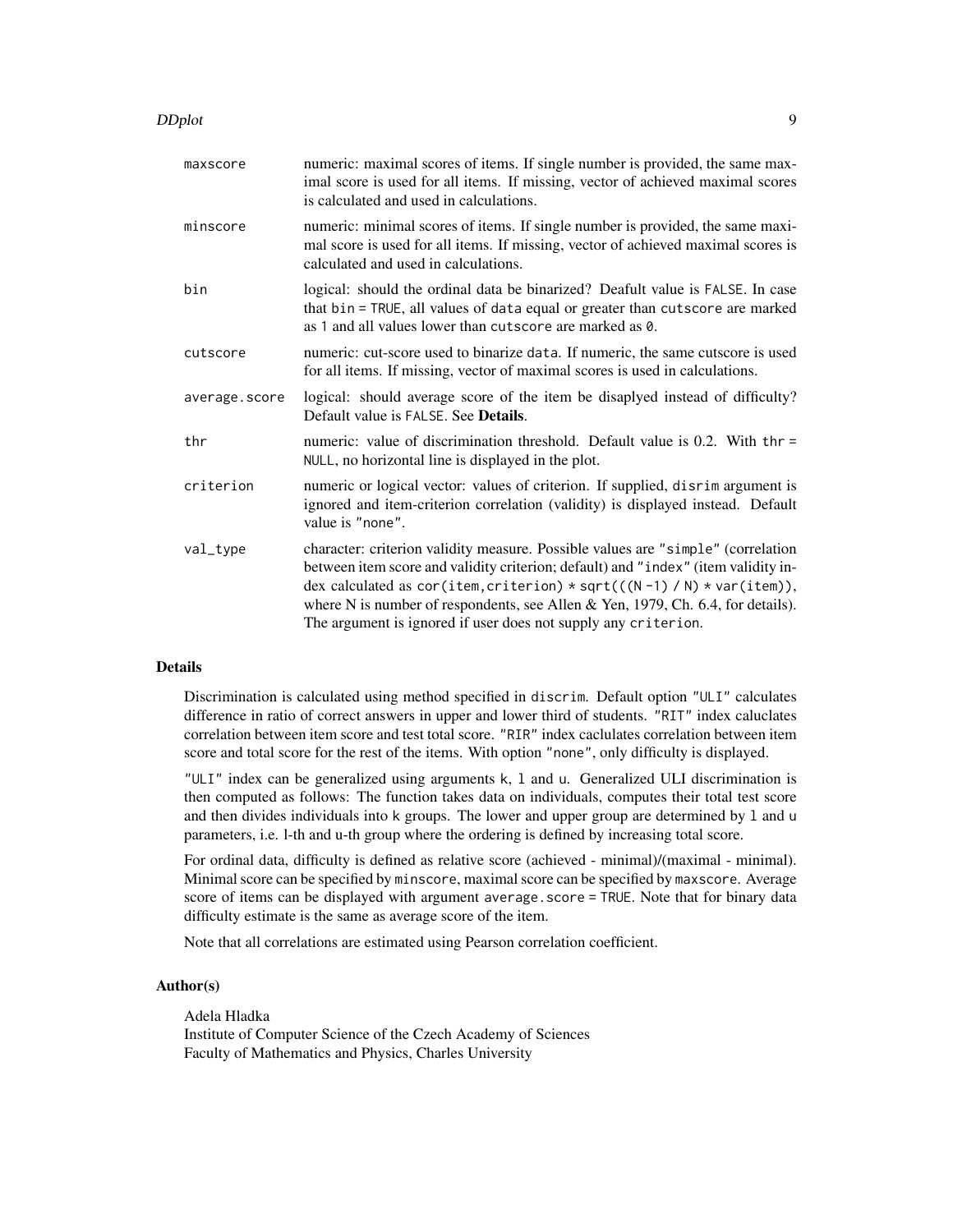### <span id="page-9-0"></span>10 DDplot

```
<hladka@cs.cas.cz>
```
Lubomir Stepanek First Faculty of Medicine, Charles University

Jana Vorlickova Institute of Computer Science of the Czech Academy of Sciences

Patricia Martinkova Institute of Computer Science of the Czech Academy of Sciences <martinkova@cs.cas.cz>

# References

Allen, M. J., & Yen, W. M. (1979). Introduction to measurement theory. Monterey, CA: Brooks/Cole.

Martinkova, P., Stepanek, L., Drabinova, A., Houdek, J., Vejrazka, M., & Stuka, C. (2017). Semireal-time analyses of item characteristics for medical school admission tests. In: Proceedings of the 2017 Federated Conference on Computer Science and Information Systems.

# See Also

[discrim](#page-0-0) for calculation of discrimination [gDiscrim](#page-12-1) for calculation of generalized ULI [ggplot](#page-0-0) for general function to plot a "ggplot" object

# Examples

```
# loading 100-item medical admission test data sets
data(dataMedical, dataMedicalgraded)
# binary data set
dataBin <- dataMedical[, 1:100]
# ordinal data set
dataOrd <- dataMedicalgraded[, 1:100]
# DDplot of binary data set
DDplot(dataBin)
## Not run:
# DDplot of binary data set without threshold
DDplot(dataBin, thr = NULL)
# compared to DDplot using ordinal data set and 'bin = TRUE'
DDplot(dataOrd, bin = TRUE)
# compared to binarized data set using bin = TRUE and cutscore equal to 3
DDplot(dataOrd, bin = TRUE, cutscore = 3)# DDplot of binary data using generalized ULI
# discrimination based on 5 groups, comparing 4th and 5th
# threshold lowered to 0.1
```
 $DDplot(dataBin, k = 5, l = 4, u = 5, thr = 0.1)$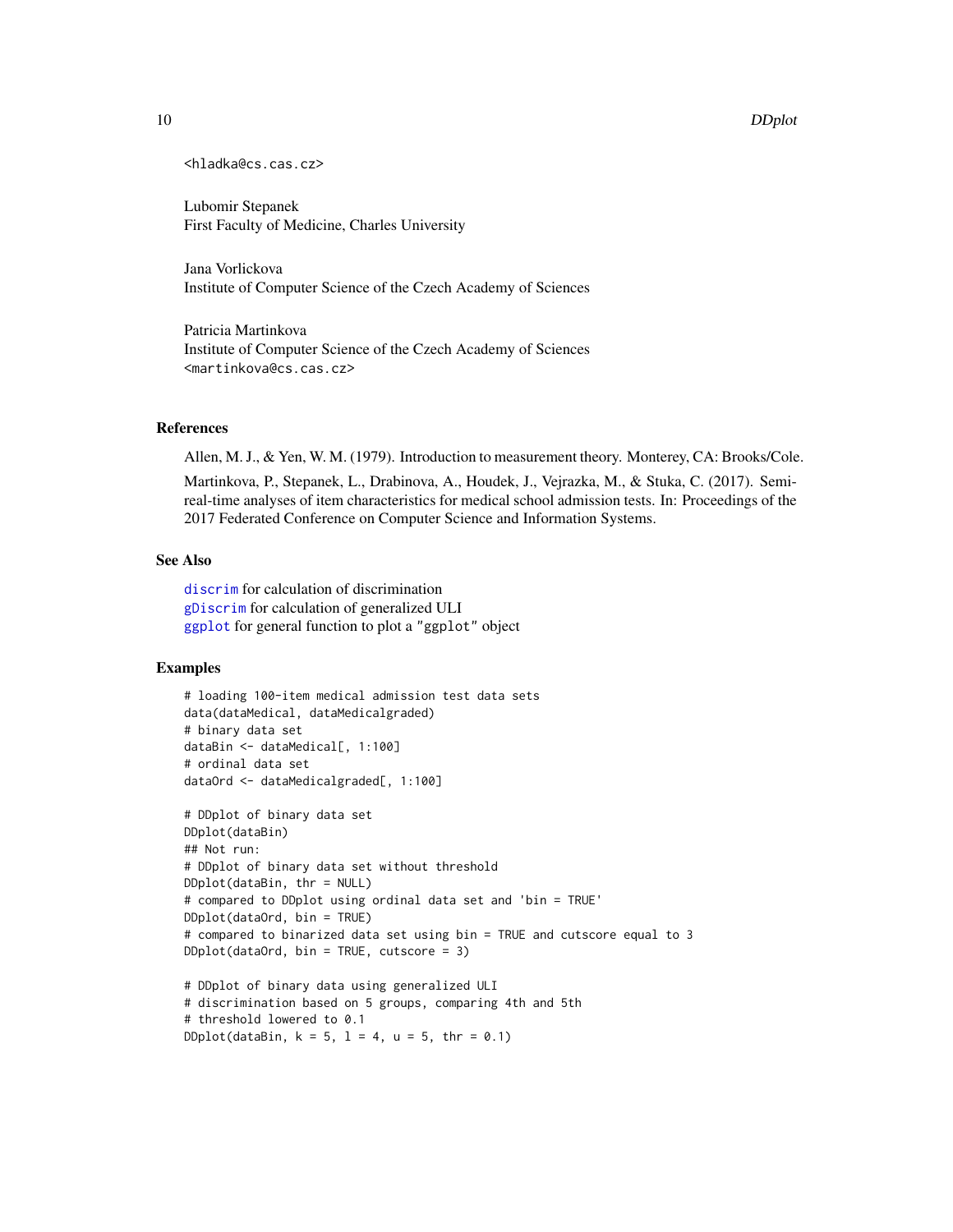# <span id="page-10-0"></span>DistractorAnalysis 11

```
# DDplot of ordinal data set using ULI
DDplot(dataOrd)
# DDplot of ordinal data set using generalized ULI
# discrimination based on 5 groups, comparing 4th and 5th
# threshold lowered to 0.1
DDplot(dataOrd, k = 5, l = 4, u = 5, thr = 0.1)
# DDplot of ordinal data set using RIT
DDplot(dataOrd, discrim = "RIT")
# DDplot of ordinal data set using RIR
DDplot(dataOrd, discrim = "RIR")
# DDplot of ordinal data set disaplaying only difficulty
DDplot(dataBin, discrim = "none")
# DDplot of ordinal data set disaplaying difficulty estimates
DDplot(dataOrd)
# DDplot of ordinal data set disaplaying average item scores
DDplot(dataOrd, average.score = TRUE)
# item difficulty / criterion validity plot for data with criterion
data <- difNLR::GMAT[, 1:20]
criterion <- difNLR::GMAT[, "criterion"]
DDplot(data, criterion = criterion, val_type = "simple")
## End(Not run)
```
<span id="page-10-1"></span>DistractorAnalysis *Function for item distractor analysis*

#### Description

Performs distractor analysis for each item and optional number of groups.

#### Usage

```
DistractorAnalysis(data, key, p.table = FALSE, num.groups = 3, matching = NULL,
match.discrete = FALSE, cut.points)
```
#### **Arguments**

| data       | character: data matrix or data frame. See Details.                                                                       |
|------------|--------------------------------------------------------------------------------------------------------------------------|
| key        | character: answer key for the items.                                                                                     |
| p.table    | logical: should the function return the proportions. If FALSE (default) the counts<br>are returned.                      |
| num.groups | numeric: number of groups to that should be respondents splitted.                                                        |
| matching   | numeric: numeric vector. If not provided, total score is calculated and distractor<br>analysis is performed based on it. |
|            | match.discrete logical: is matching discrete? Default value is FALSE. See details.                                       |
| cut.points | numeric: numeric vector specifying cut points of matching. See details.                                                  |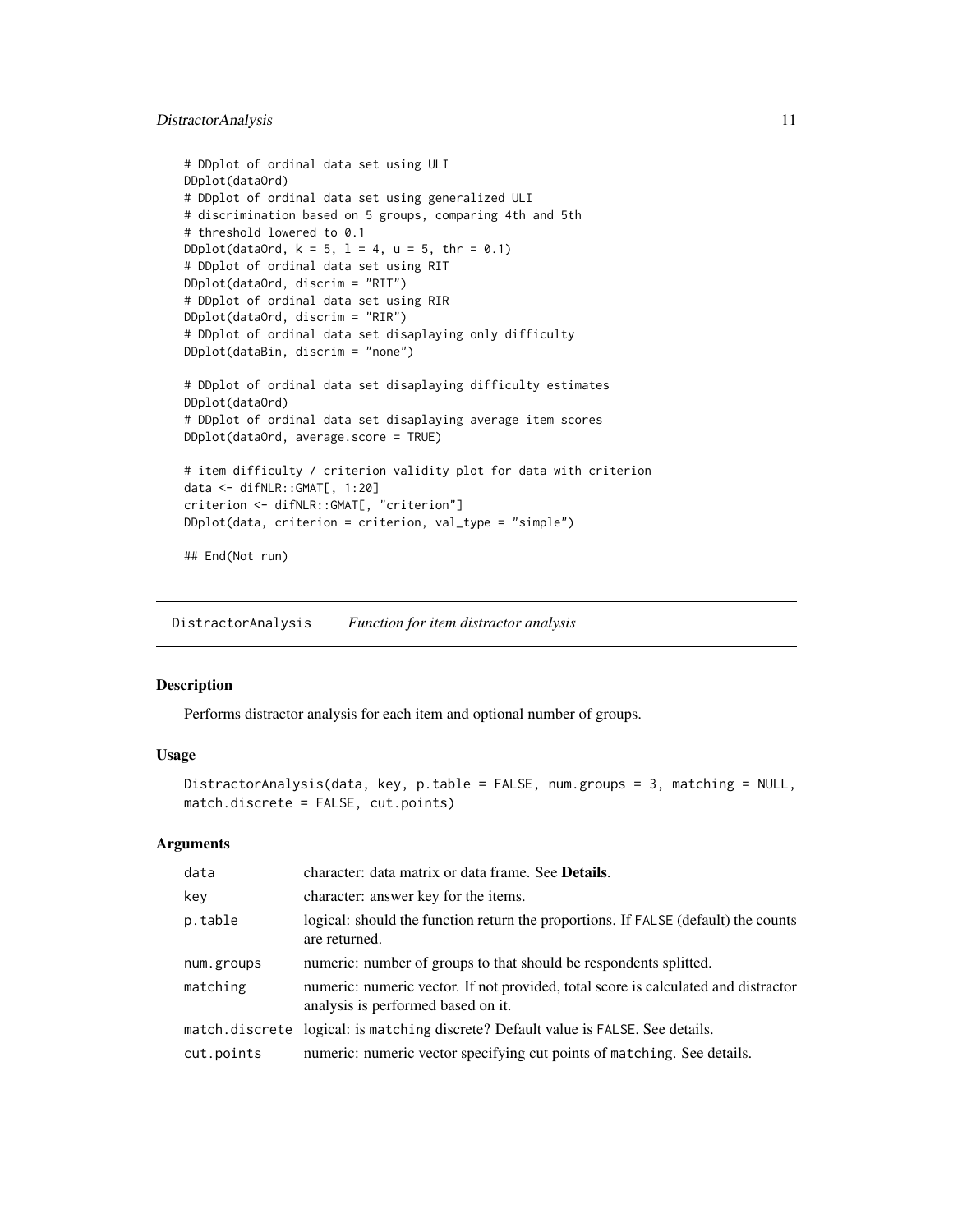<span id="page-11-0"></span>This function is adapted version of [distractor.analysis](#page-0-0) function from CTT package.

The data is a matrix or data frame whose rows represents unscored item response from a multiplechoice test and columns correspond to the items.

The key must be a vector of the same length as ncol(data).

In case, no matching is provided, the scores are calculated using the item data and key. The respondents are by default splitted into the num.groups-quantiles and the number (or proportion) of respondents in each quantile is reported with respect to their answers. In case that matching is discrete (match.discrete = TRUE), matching is splitted based on its unique levels. Other cut points can be specified via cut.points argument.

#### Author(s)

Adela Hladka Institute of Computer Science of the Czech Academy of Sciences Faculty of Mathematics and Physics, Charles University <hladka@cs.cas.cz>

Patricia Martinkova Institute of Computer Science of the Czech Academy of Sciences <martinkova@cs.cas.cz>

# See Also

# [distractor.analysis](#page-0-0)

# Examples

```
# loading 100-item medical admission test data
data(dataMedicaltest, dataMedicalkey)
data <- dataMedicaltest[, 1:100]
dataBin <- dataMedical[, 1:100]
key <- unlist(dataMedicalkey)
```

```
# distractor analysis for dataMedicaltest data set
DistractorAnalysis(data, key)
## Not run:
# distractor analysis for dataMedicaltest data set with proportions
DistractorAnalysis(data, key, p.table = T)
```

```
# distractor analysis for dataMedicaltest data set for 6 groups
DistractorAnalysis(data, key, num.group = 6)
```

```
# distractor analysis for dataMedicaltest using specified matching
matching <- round(rowSums(databin), -1)
DistractorAnalysis(data, key, matching = matching)
```
# distractor analysis for dataMedicaltest using discrete matching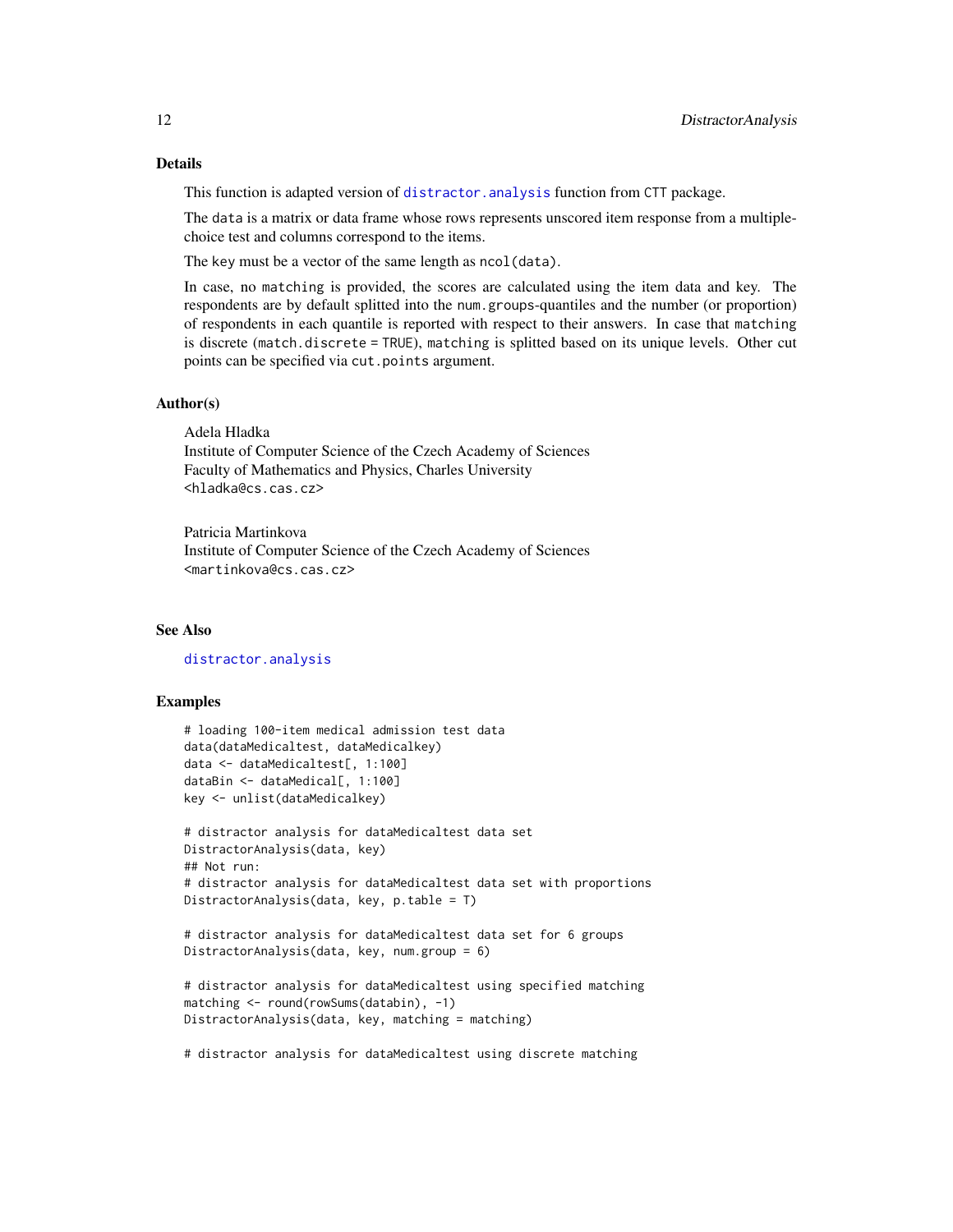#### <span id="page-12-0"></span>gDiscrim  $\qquad \qquad$  13

DistractorAnalysis(data, key, matching = matching, match.discrete = T) # distractor analysis for dataMedicaltest using groups specified by cut.points DistractorAnalysis(data, key, cut.points = seq(10, 100, 10)) ## End(Not run)

#### <span id="page-12-1"></span>gDiscrim *Generalized Item Discrimination*

#### Description

gDiscrim function computes various generalizations of discrimination index ULI. It enumerates the ablitity of item to distinguish between individuals from upper (U) vs. lower (L) ability groups, i.e. between respondents with high vs. low overall score on the test. Number of groups, as well as upper and lower groups can be specified by user. Maximal and minimal score in ordinal data sets can be specified by user.

# Usage

 $gDiscrim(x, k = 3, l = 1, u = 3, maxscore, minscore)$ 

#### Arguments

| $\mathsf{x}$ | matrix or data. frame of items to be examined. Rows represent persons, columns<br>reperesent items.                            |
|--------------|--------------------------------------------------------------------------------------------------------------------------------|
| k            | numeric: number of groups to which may be data.frame x divided by the total<br>score. Default value is 3. See <b>Details</b> . |
|              | numeric: lower group. Default value is 1. See <b>Details</b> .                                                                 |
| - u          | numeric: upper group. Default value is 3. See <b>Details</b> .                                                                 |
| maxscore     | numeric: maximal score in ordinal items. If missing, vector of obtained maximal<br>scores is imputed. See <b>Details</b> .     |
| minscore     | numeric: minimal score in ordinal items. If missing, vector of obtained minimal<br>scores is imputed. See <b>Details</b> .     |

#### Details

The function computes total test scores for all respondents and then divides the respondents into k groups. The lower and upper groups are determined by l and u parameters, i.e. l-th and u-th group where the ordering is defined by increasing total score.

In ordinal items, difficulty is calculated as difference of average score divided by range (maximal possible score maxscore minus minimal possible score minscore for given item).

Discrimination is calculated as difference in difficulty between upper and lower group.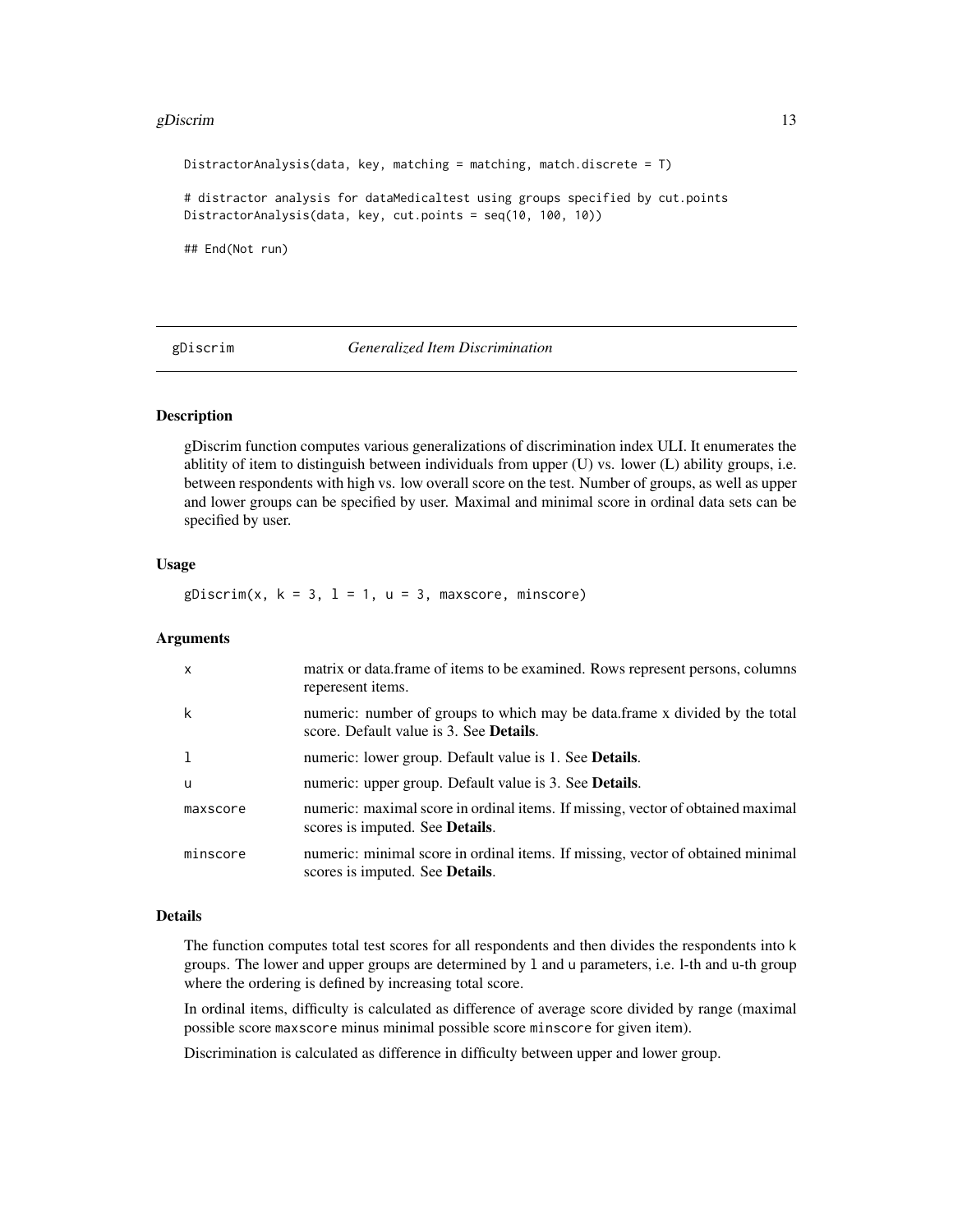#### <span id="page-13-0"></span>14 gDiscrim

# Note

gDiscrim is used by [DDplot](#page-7-1) function.

# Author(s)

Adela Hladka Institute of Computer Science of the Czech Academy of Sciences Faculty of Mathematics and Physics, Charles University <hladka@cs.cas.cz>

Lubomir Stepanek First Faculty of Medicine, Charles University

Jana Vorlickova Institute of Computer Science of the Czech Academy of Sciences

Patricia Martinkova Institute of Computer Science of the Czech Academy of Sciences <martinkova@cs.cas.cz>

# References

Martinkova, P., Stepanek, L., Drabinova, A., Houdek, J., Vejrazka, M., & Stuka, C. (2017). Semireal-time analyses of item characteristics for medical school admission tests. In: Proceedings of the 2017 Federated Conference on Computer Science and Information Systems. https://doi.org/10.15439/2017F380

### See Also

[DDplot](#page-7-1)

# Examples

```
# loading 100-item medical admission test data sets
data(dataMedical, dataMedicalgraded)
# binary data set
dataBin <- dataMedical[, 1:100]
# ordinal data set
dataOrd <- dataMedicalgraded[, 1:100]
# ULI for first 5 items for binary data set
```

```
# compare to psychometric::discrim(x)
gDiscrim(dataBin)[1:5]
# generalized ULI using 5 groups, compare 4th and 5th for binary data set
gDiscrim(dataBin, k = 5, l = 4, u = 5)[1:5]# ULI for first 5 items for ordinal data set
```

```
gDiscrim(dataOrd)[1:5]
# generalized ULI using 5 groups, compare 4th and 5th for binary data set
```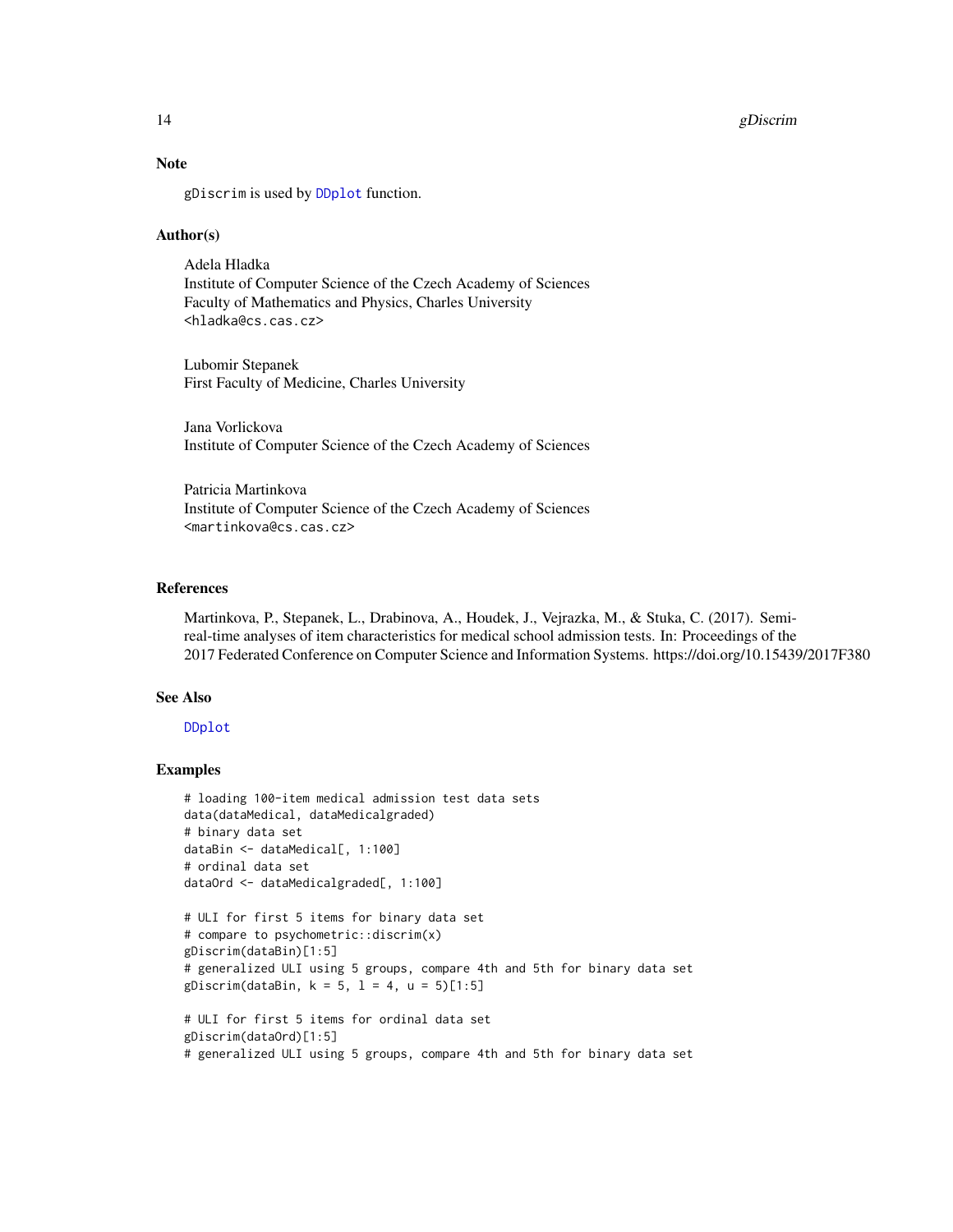```
gDiscrim(dataOrd, k = 5, l = 4, u = 5)[1:5]# maximum (4) and minimum (0) score are same for all items
gDiscrim(dataOrd, k = 5, l = 4, u = 5, maxscore = 4, minscore = 0)[1:5]
```
<span id="page-14-1"></span>ggWrightMap *Wright Map using ggplot*

# Description

This function allows to generate Wright Map (also called item-person map) using ggplot function from package ggplot2 and plot\_grid function from cowplot. Wright Map is used to display histogram of factor scores and the item difficulty parameters estimated by the Rasch IRT model.

# Usage

ggWrightMap(theta, b, binwidth = 0.5, color = "blue", size = 15, item.names)

# Arguments

| theta      | numeric: vector of ability estimates.        |
|------------|----------------------------------------------|
|            | numeric: vector of difficulty estimates.     |
| binwidth   | numeric: the width of the bins of histogram. |
| color      | character: color of histogram.               |
| size       | text size in pts.                            |
| item.names | names of items to be displayed.              |

#### Author(s)

Adela Hladka Institute of Computer Science of the Czech Academy of Sciences Faculty of Mathematics and Physics, Charles University <hladka@cs.cas.cz>

Patricia Martinkova Institute of Computer Science of the Czech Academy of Sciences <martinkova@cs.cas.cz>

#### References

Wright, B. D., & Stone, M. H. (1979). Best test design.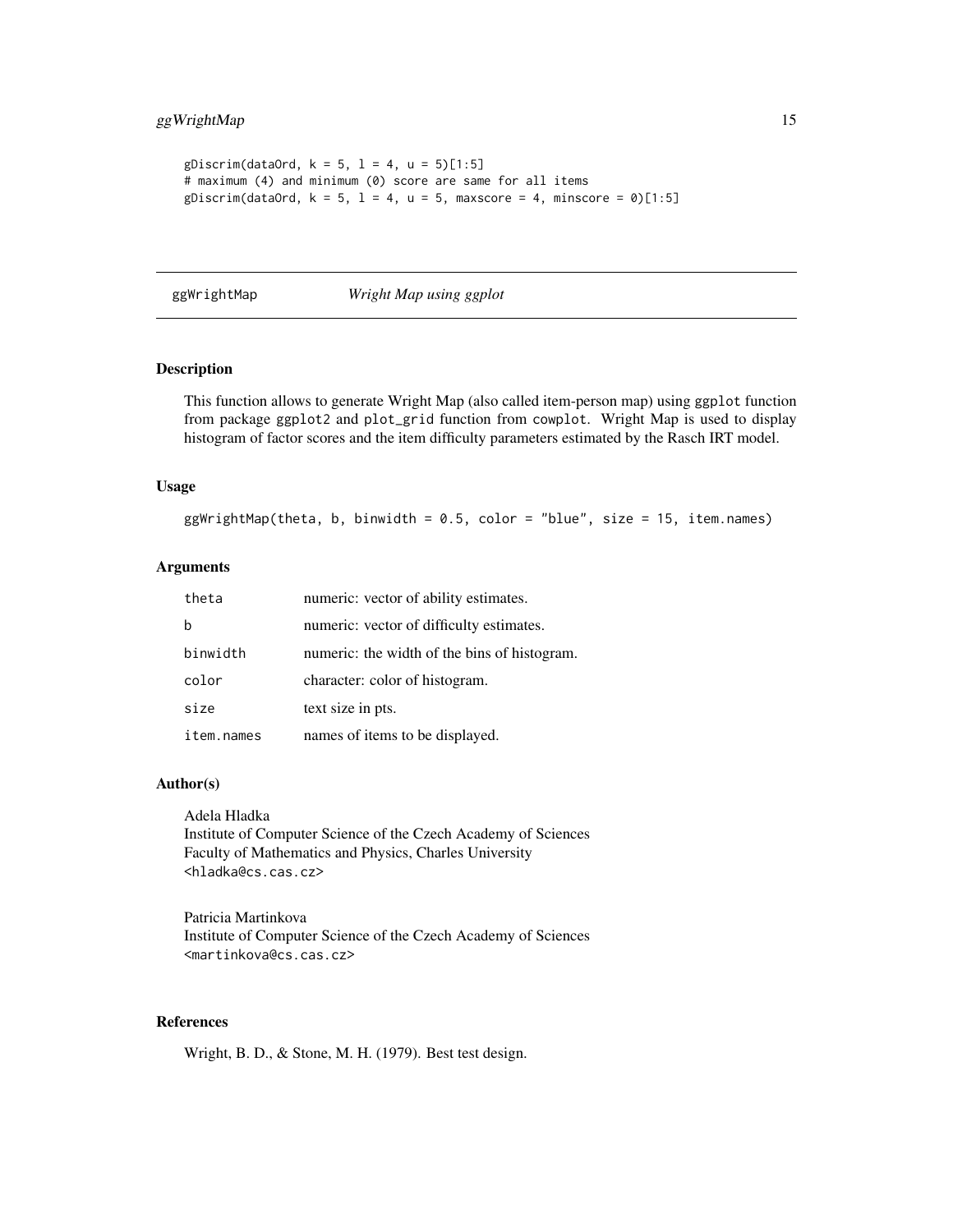# <span id="page-15-0"></span>Examples

library(mirt)

```
# loading 100-item medical admission test data sets
data(dataMedical)
# binary data set
dataBin <- dataMedical[, 1:100]
# fit Rasch model with mirt package
fit <- mirt(dataBin, model = 1, itemtype = "Rasch")
# factor scores
theta <- as.vector(fscores(fit))
# difficulty estimates
b \leq coef(fit, simplify = TRUE)$items[, "d"]
ggWrightMap(theta, b)
item.names <- paste("Item", 1:20)
ggWrightMap(theta, b, item.names = item.names)
```
<span id="page-15-1"></span>HCI *Homeostasis Concept Inventory Dichotomous Dataset*

# Description

(HCI) dataset consists of the dichotomously scored responses of 651 students (405 males, 246 females) to Homeostasis Concept Inventory (HCI) multiple-choice test. It containts 20 items, vector of gender membership and identificator whether students plan to major.

# Usage

data(HCI)

# Format

HCI is a data. frame consisting of 651 observations on the 22 variables.

Item1-Item20 dichotomously scored items of the HCI test.

gender gender membership vector, "0" males, "1" females.

major identificator whether students planning to major in the life sciences.

#### Author(s)

Jenny L. McFarland Biology Department, Edmonds Community College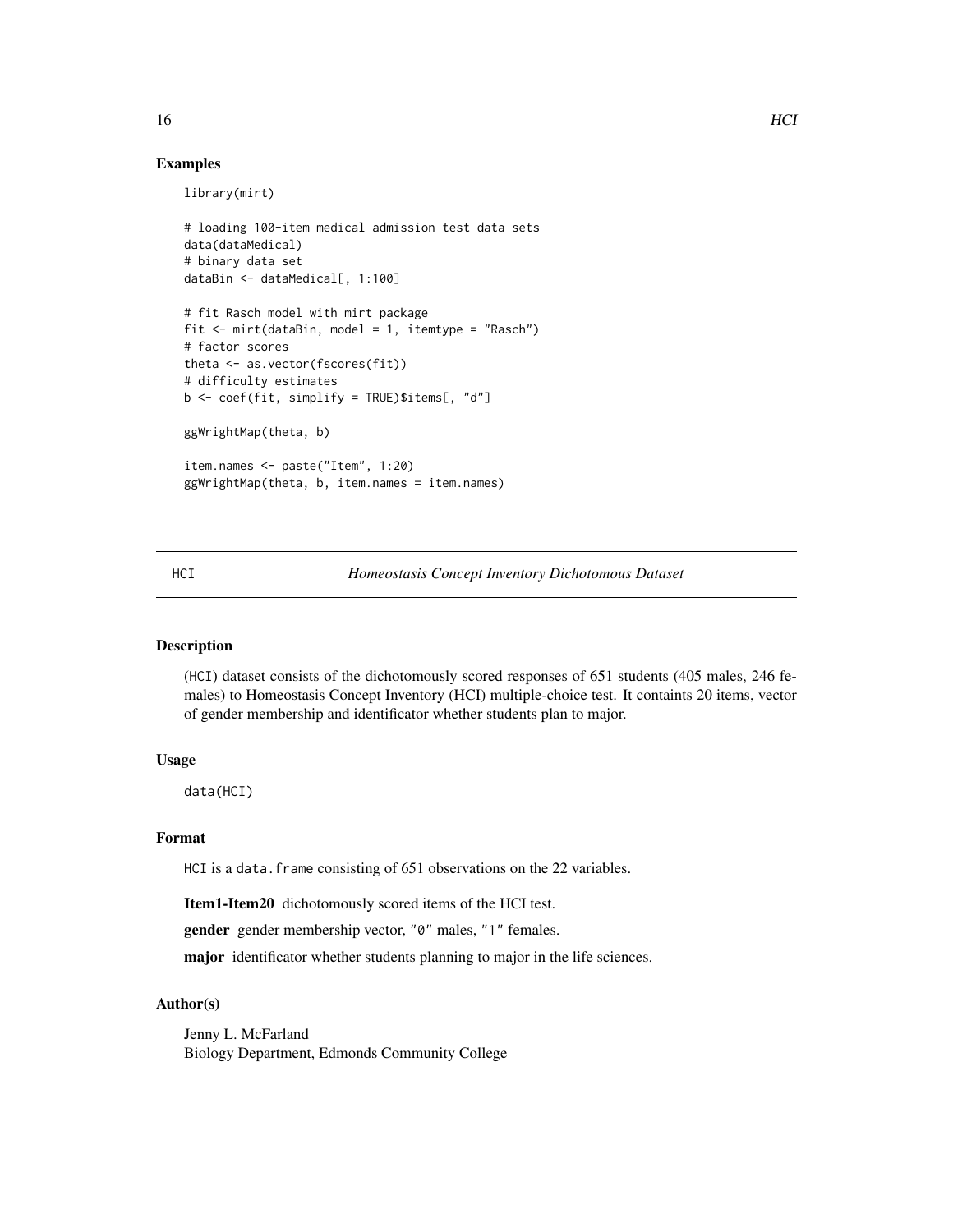#### <span id="page-16-0"></span>HCIkey 17

# References

McFarland, J. L., Price, R. M., Wenderoth, M. P., Martinkova, P., Cliff, W., Michael, J., ... & Wright, A. (2017). Development and validation of the homeostasis concept inventory. CBE-Life Sciences Education, 16(2), ar35.

# See Also

[HCItest](#page-17-1), [HCIkey](#page-16-1)

<span id="page-16-1"></span>HCIkey *Key of Correct Answers for Homeostasis Concept Inventory Dataset*

# Description

The HCIkey is a vector of factors representing correct answers of HCItest dataset.

#### Usage

data(HCIkey)

#### Format

A nominal vector with 20 values representing correct answers to items of HCItest dataset. For more details see [HCItest](#page-17-1).

# Author(s)

Jenny L. McFarland Biology Department, Edmonds Community College

# References

McFarland, J. L., Price, R. M., Wenderoth, M. P., Martinkova, P., Cliff, W., Michael, J., ... & Wright, A. (2017). Development and validation of the homeostasis concept inventory. CBE-Life Sciences Education, 16(2), ar35.

# See Also

[HCI](#page-15-1), [HCItest](#page-17-1)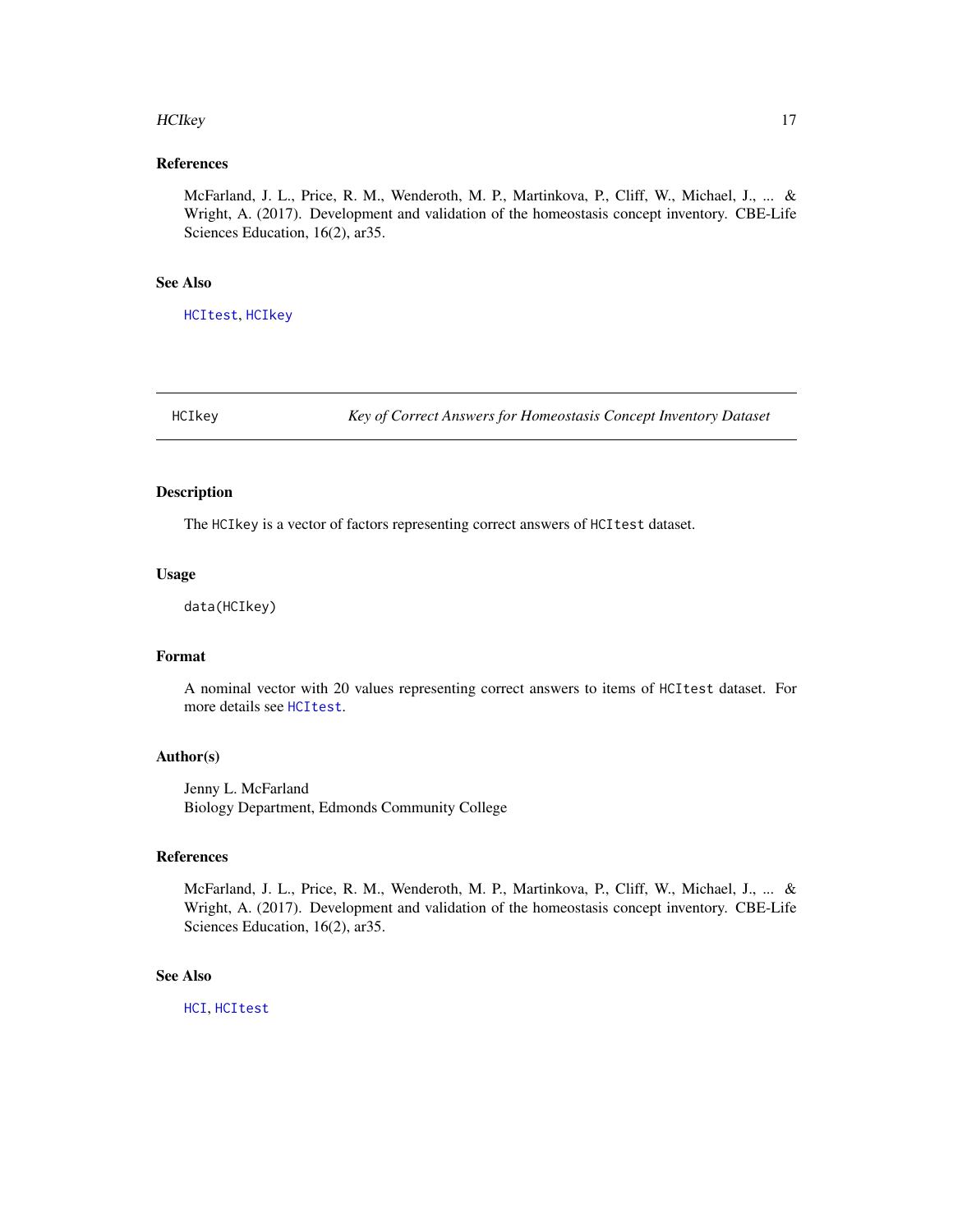<span id="page-17-1"></span><span id="page-17-0"></span>

# Description

(HCItest) dataset consists of the responses of 651 students (405 males, 246 females) to Homeostasis Concept Inventory (HCI) multiple-choice test. It containts 20 items, vector of gender membership and identificator whether students plan to major.

# Usage

data(HCItest)

# Format

HCItest is a data. frame consisting of 651 observations on the 22 variables.

Item1-Item20 multiple-choice items of the HCI test.

gender gender membership vector, "0" males, "1" females.

major identificator whether students planning to major in the life sciences.

# Author(s)

Jenny L. McFarland Biology Department, Edmonds Community College

# References

McFarland, J. L., Price, R. M., Wenderoth, M. P., Martinkova, P., Cliff, W., Michael, J., ... & Wright, A. (2017). Development and validation of the homeostasis concept inventory. CBE-Life Sciences Education, 16(2), ar35.

# See Also

[HCI](#page-15-1), [HCIkey](#page-16-1)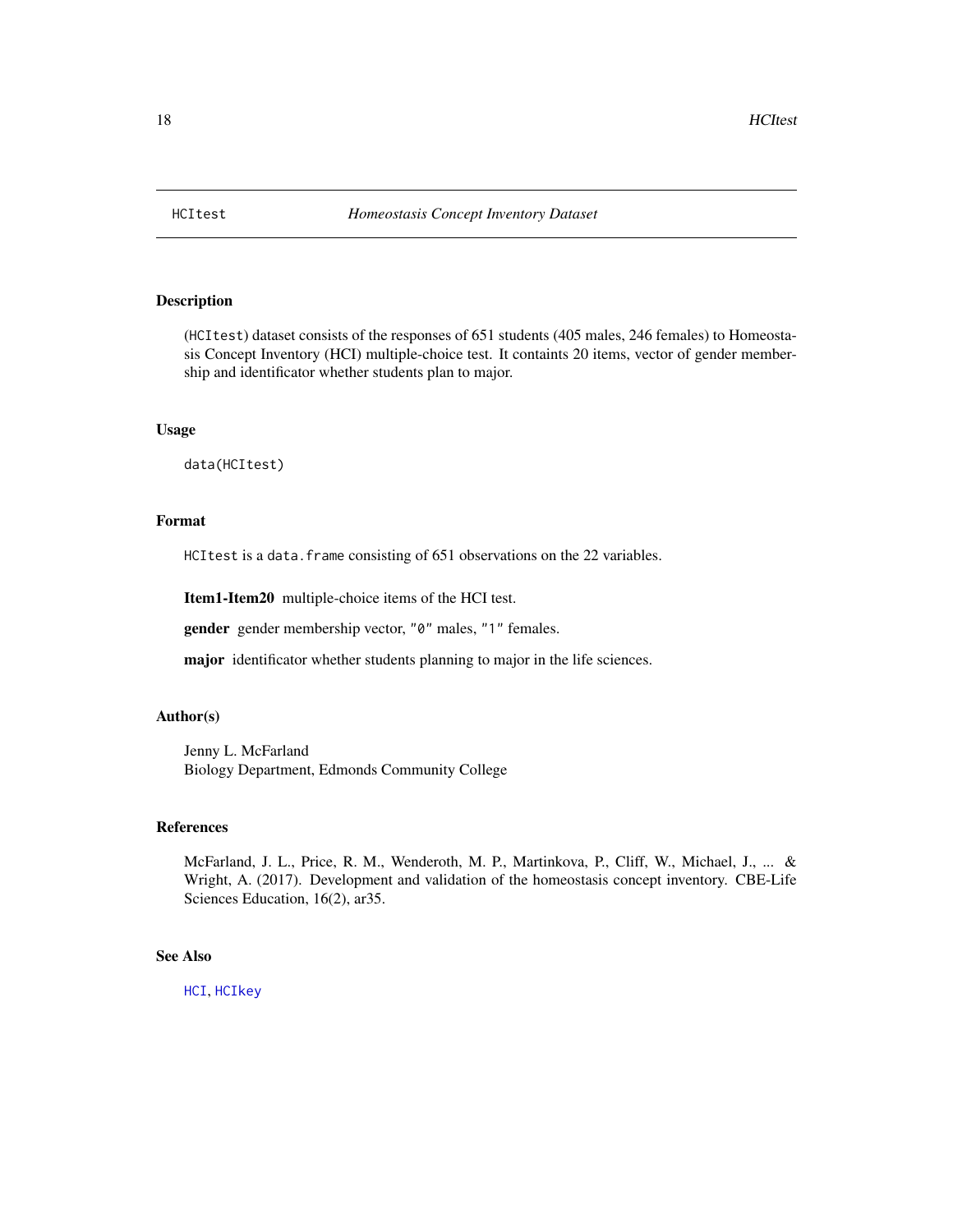<span id="page-18-1"></span><span id="page-18-0"></span>ItemAnalysis *Item Analysis*

# Description

ItemAnalysis function computes various traditional item analysis indices including difficulty, discrimination and item validity. For ordinal items the difficulty and discrimination indices take into account minimal item score as well as range.

#### Usage

```
ItemAnalysis(data, y = NULL, k = 3, l = 1, u = 3,
maxscore, minscore, cutscore, add.bin = FALSE)
```
# Arguments

| data     | matrix or data. frame of items to be examined. Rows represent respondents,<br>columns reperesent items.                              |
|----------|--------------------------------------------------------------------------------------------------------------------------------------|
| У        | vector of criterion values.                                                                                                          |
| k        | numeric: number of groups to which may be data.frame x divided by the total<br>score. Default value is 3. See <b>Details</b> .       |
| 1        | numeric: lower group. Default value is 1. See <b>Details</b> .                                                                       |
| <b>u</b> | numeric: upper group. Default value is 3. See <b>Details</b> .                                                                       |
| maxscore | numeric or vector: maximal score in ordinal items. If missing, vector of obtained<br>maximal scores is imputed. See <b>Details</b> . |
| minscore | numeric or vector: minimal score in ordinal items. If missing, vector of obtained<br>minimal scores is imputed. See <b>Details</b> . |
| cutscore | numeric or vector: cut score used for binarization of ordinal data. If missing,<br>vector of maximal scores is imputed. See Details. |
| add.bin  | logical: If TRUE, indices are printed also for binarized data. See <b>Details</b> .                                                  |

# Details

For ordinal items the difficulty and discrimination indices take into account minimal item score as well as range.

For calculation of discimination ULI index, it is possible to specify the number of groups k, and which two groups 1 and u are to be compared.

In ordinal items, difficulty is calculated as difference of average score divided by range (maximal possible score maxscore minus minimal possible score minscore).

If add.bin is set to TRUE, item analysis of binarized data is included in the output table. In such a case, cutscore is used for binarization. When binarizing the data, values greater or equal to cut-score are set to 1, other values are set to 0.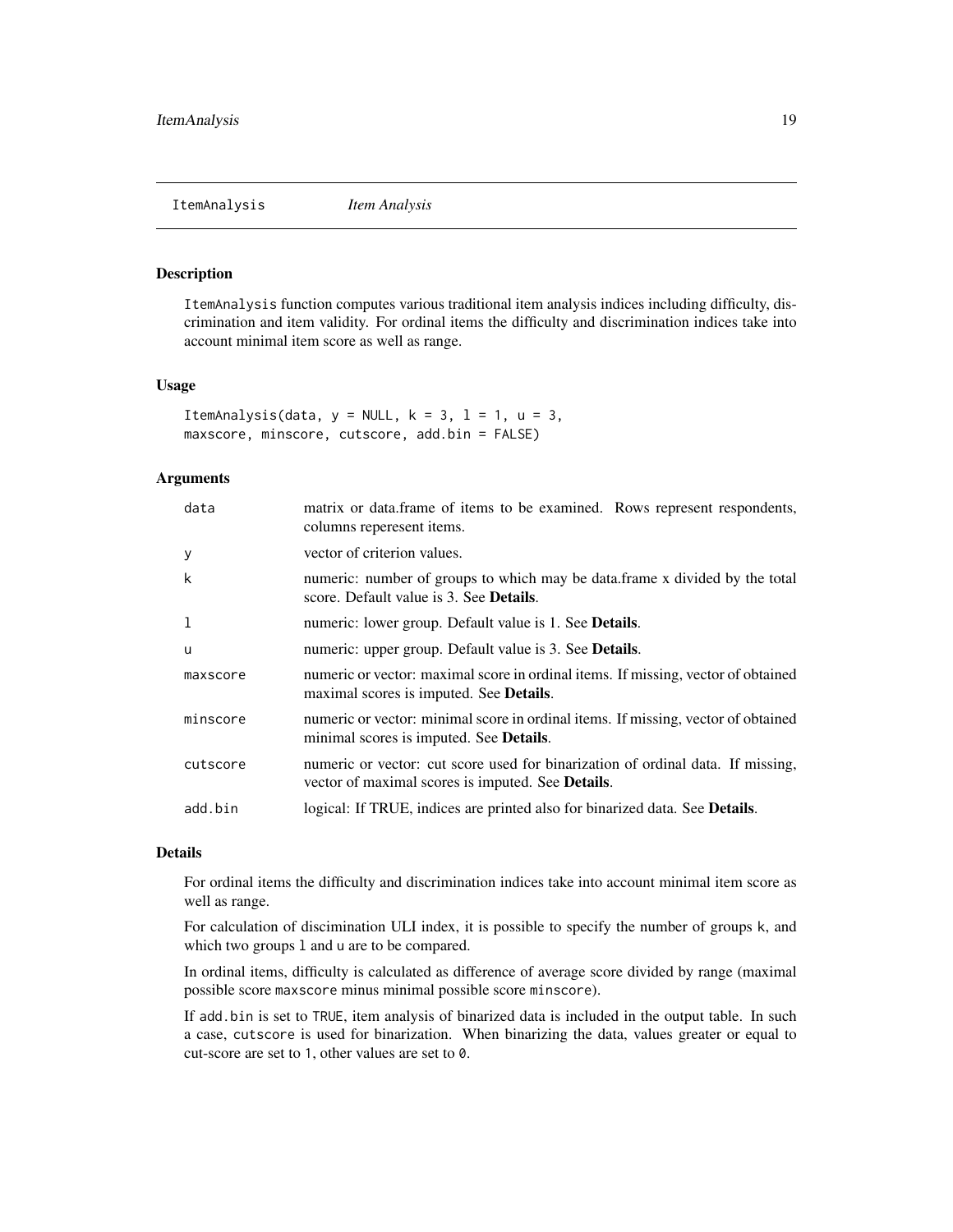<span id="page-19-0"></span>Value

ItemAnalysis function computes various traditional item analysis indices. Output is a data.frame with following columns:

| diff           | average score of the item divided by its range                                                                                 |
|----------------|--------------------------------------------------------------------------------------------------------------------------------|
| avgSCore       | average score of the item                                                                                                      |
| <b>SD</b>      | standard deviation of the item score                                                                                           |
| SDbin          | standard deviation of the item score for binarized data                                                                        |
| correct        | proportion of correct answers                                                                                                  |
| min            | minimal score specified in minscore; if not provided, observed minimal score                                                   |
| max            | maximal score specified in maxscore; if not provided, observed maximal score                                                   |
| obtMin         | observed minimal score                                                                                                         |
| obtMax         | observed maximal score                                                                                                         |
| cutScore       | cut-score specified in cutscore                                                                                                |
| gULI           | generalized ULI                                                                                                                |
| gULIbin        | generalized ULI for binarized data                                                                                             |
| ULI            | discrimination with ULI using the usual parameters (3 groups, comparing 1st<br>and 3rd)                                        |
| ULIbin         | discrimination with ULI using the usual parameters for binarized data                                                          |
| <b>RIT</b>     | item-total correlation (correlation between item score and overall test score)                                                 |
| RITbin         | item-total correlation for binarized data                                                                                      |
| <b>RIR</b>     | item-rest correlation (correlation between item score and overall test score with-<br>out the given item)                      |
| RIRbin         | item-rest correlation for binarized data                                                                                       |
| itemCritCor    | correlation between item score and criterion y                                                                                 |
| itemCritCorBin | correlation between item score and criterion y for binarized data                                                              |
| valInd         | item validity index calculated as cor(item, y)*sqrt(((N-1)/N)*var(item)),<br>see Allen & Yen (1979), Ch.6.4                    |
| valIndBin      | item validity index for binarized data                                                                                         |
| rel            | item reliability index calculated as cor(item, test)*sqrt(((N-1)/N)*var(item)),<br>see Allen & Yen (1979), Ch.6.4              |
| relBin         | item reliability index for binarized data                                                                                      |
| relDrop        | item reliability index 'drop' (scored without item)                                                                            |
| relDropBin     | item reliability index 'drop' (scored without item) for binarized data                                                         |
| alphaDrop      | Cronbach's alpha without given item                                                                                            |
| alphaDropBin   | Cronbach's alpha without given item, for binarized data                                                                        |
| missedPerc     | proportion of missed responses on the particular item                                                                          |
| notReachPerc   | proportion of respondents that did not reached the item nor the subsequent ones,<br>see recode_nr function for further details |

With add.bin == TRUE, indices based on binarized data set are also provided and marked with bin suffix.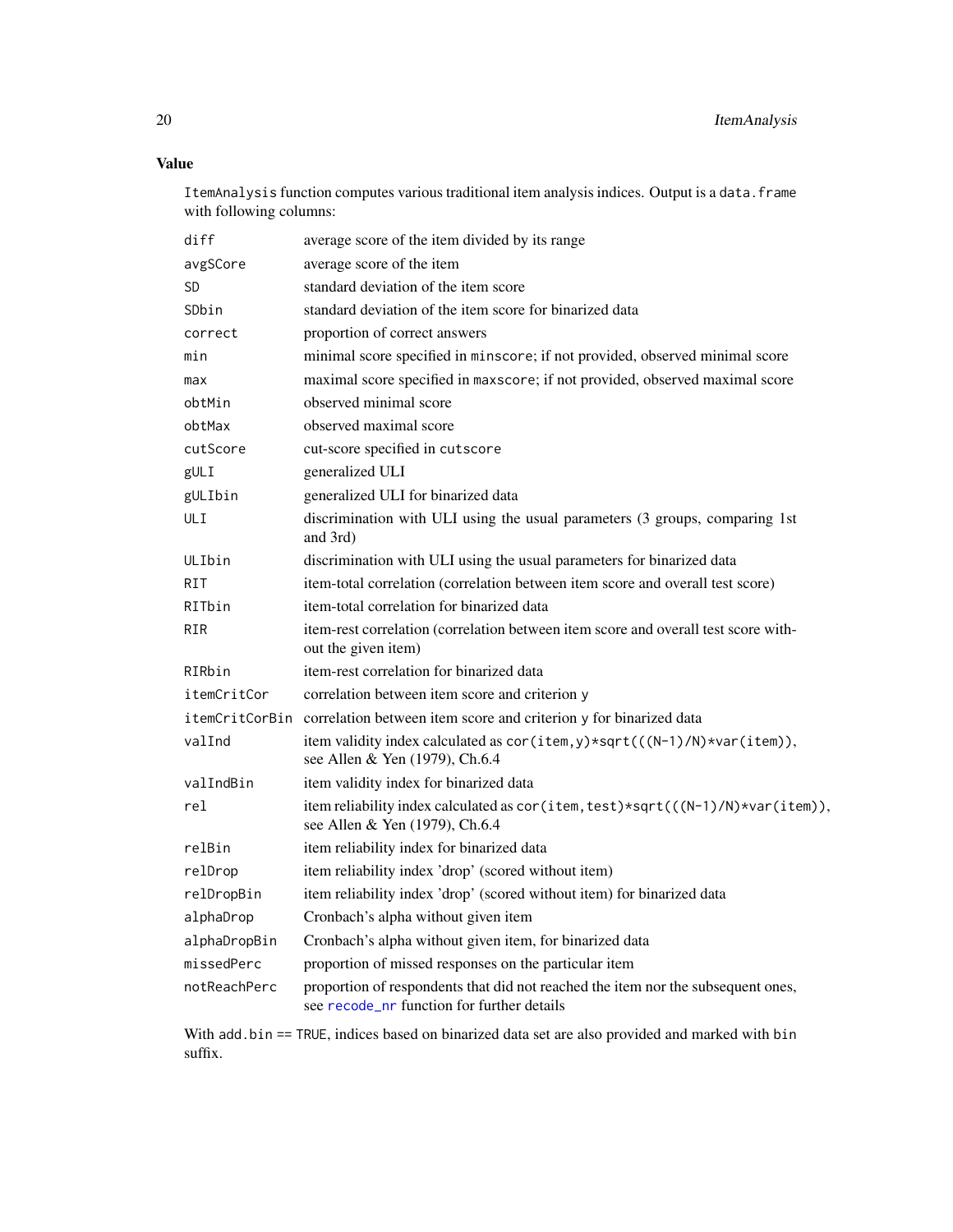# <span id="page-20-0"></span>ItemAnalysis 21

### Author(s)

Patricia Martinkova Institute of Computer Science of the Czech Academy of Sciences <martinkova@cs.cas.cz>

Jan Netik

Jana Vorlickova

Adela Hladka Institute of Computer Science of the Czech Academy of Sciences Faculty of Mathematics and Physics, Charles University <hladka@cs.cas.cz>

# References

Martinkova, P., Stepanek, L., Drabinova, A., Houdek, J., Vejrazka, M., & Stuka, C. (2017). Semireal-time analyses of item characteristics for medical school admission tests. In: Proceedings of the 2017 Federated Conference on Computer Science and Information Systems. https://doi.org/10.15439/2017F380

Allen, M. J. & Yen, W. M. (1979). Introduction to measurement theory. Monterey, CA: Brooks/Cole.

# See Also

[DDplot](#page-7-1), [gDiscrim](#page-12-1), [recode\\_nr](#page-31-1)

#### Examples

```
## Not run:
# loading 100-item medical admission test data sets
data(dataMedical, dataMedicalgraded)
# binary data set
dataBin <- dataMedical[, 1:100]
# ordinal data set
dataOrd <- dataMedicalgraded[, 1:100]
# study success is the same for both data sets
StudySuccess <- dataMedical[, 102]
# item analysis for binary data
head(ItemAnalysis(dataBin))
# item analysis for binary data using also study success
head(ItemAnalysis(dataBin, y = StudySuccess))
# item analysis for binary data
head(ItemAnalysis(dataOrd))
# item analysis for binary data using also study success
head(ItemAnalysis(dataOrd, y = StudySuccess))
# including also item analysis for binarized data
head(ItemAnalysis(dataOrd,
```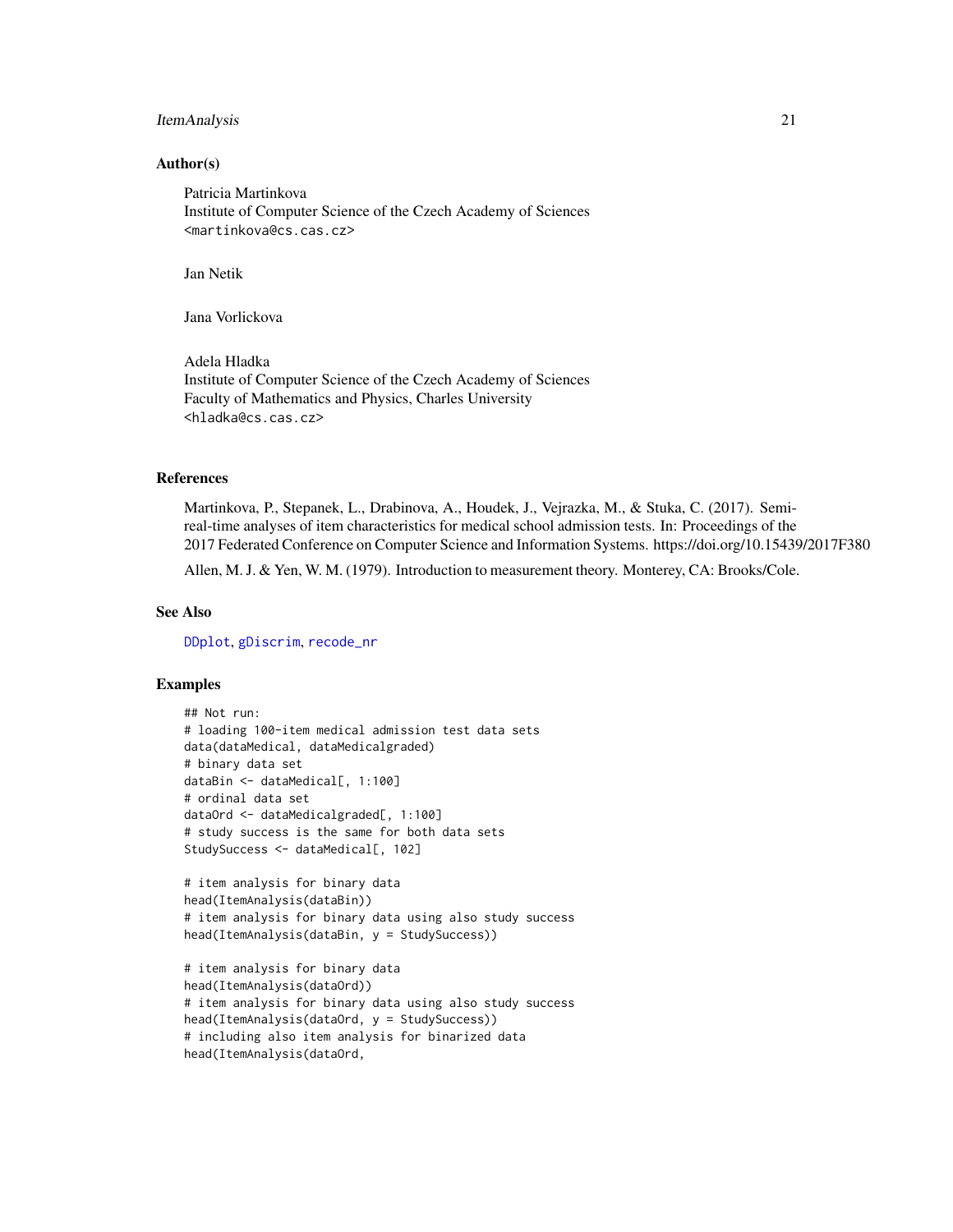```
y = StudySuccess, k = 5, l = 4, u = 5,
 maxscore = 4, minscore = 0, cutscore = 4, add.bin = TRUE
))
## End(Not run)
```
<span id="page-21-1"></span>LearningToLearn *Dichotomous Data Set of Learning to Learn Test*

#### Description

LearningToLearn is a real longitudinal dataset used in Martinkova et al (2020) study, demonstrating differential item functioning in change (DIF-C) on Learning to Learn (LtL) test. Among other variables, it primarily contains binary-coded responses of 782 subjects to (mostly) multiple-choice test consisting of 41 items within 7 subscales (see **Format** for details). Each respondent was tested twice in total – the first time in Grade 6 and the second time in Grade 9. Most importantly, school track (variable track\_01 or track) is available, with 391 students attending basic school (BS) and 391 pursuing selective academic school (AS). This dataset was created using propensity score matching algorithm to achieve similar characteristics in both tracks (see References for details). To further simplify the work with LtL dataset, we provide computed total scores as well as 7 subscores, both for Grade 6 and Grade 9. The dataset also includes *change* variables for each item (see Format for details) for more detailed DIF-C analysis using multinomial regression model.

#### Usage

data(LearningToLearn)

#### Format

A LearningToLearn data frame consists of 782 observations on the following 141 variables:

- track\_01 dichotomously scored school track, where "1" denotes the selective academic school one.
- track school track, where "AS" represents the selective academic school track, and "BS" stands for basic school track.
- score\_6  $\&$  score\_9 total test score value obtained by summing all 41 items of LtL, the number denotes the Grade which the respondent was taking at the time of testing.
- score\_6\_subtest1–score\_6\_subtest7 scores of respective cognitive subtest (1–7) of LtL in Grade 6.
- score\_9\_subtest1–score\_9\_subtest7 scores of respective cognitive subtest (1–7) of LtL in Grade 9.
- Item1A\_6–Item7F\_6 dichotomously coded 41 individual items obtained at Grade 6, "1" represents the correct answer to the particular item.
- Item1A\_9–Item7F\_9 dichotomously coded 41 individual items obtained at Grade 9, "1" represents the correct answer to the particular item.
- Item1A\_changes–Item7F\_changes change patterns with those possible values: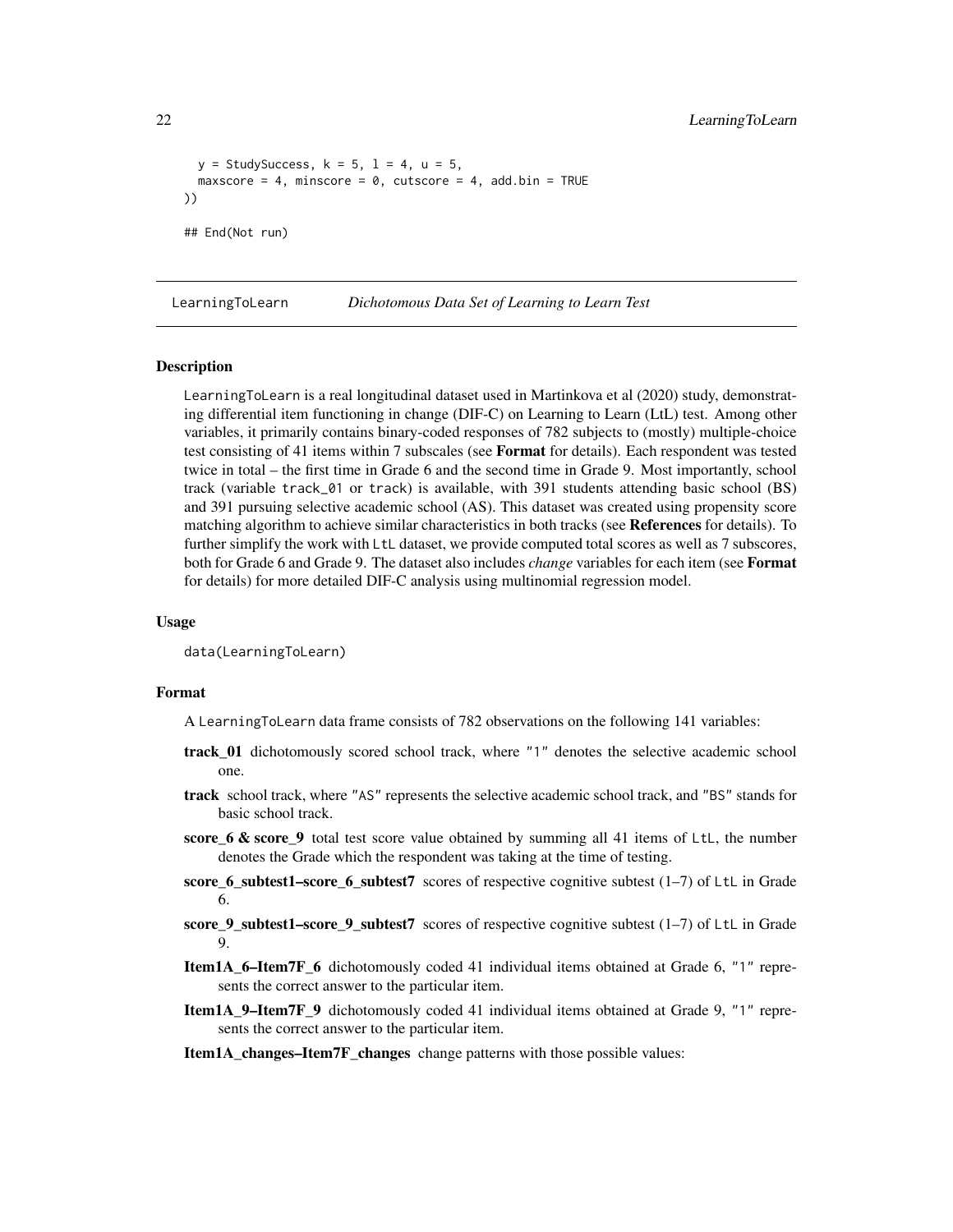# <span id="page-22-0"></span>plotAdjacent 23

- a student responded correctly in neither Grade 6 nor in Grade 9 (did not improve, "00")
- a student responded correctly in Grade 6 but not in Grade 9 (deteriorated, "10")
- a student did not respond correctly in Grade 6 but responded correctly in Grade 9 (improved, "01"), and
- a student responded correctly in both grades (did not deteriorate, "11")

# Author(s)

Patricia Martinkova Faculty of Education, Charles University Institute of Computer Science of the Czech Academy of Sciences <martinkova@cs.cas.cz>

Adela Hladka Institute of Computer Science of the Czech Academy of Sciences Faculty of Mathematics and Physics, Charles University <hladka@cs.cas.cz>

Eva Potuznikova Faculty of Education, Charles University

# References

Martinkova, P., Hladka, A., & Potuznikova, E. (2020). Is academic tracking related to gains in learning competence? Using propensity score matching and differential item change functioning analysis for better understanding of tracking implications. *Learning and Instruction*, *66*, 101286. <https://doi.org/10.1016/j.learninstruc.2019.101286>

<span id="page-22-1"></span>

| plotAdjacent | Function for plotting category probabilities of adjacent logistic regres- |
|--------------|---------------------------------------------------------------------------|
|              | sion model                                                                |

### Description

Function for plotting category probabilities function estimated by vglm() from VGAM package

# Usage

plotAdjacent(x, matching.name = "matching")

# Arguments

x object of class vglm

matching.name character: name of matching criterion used for estimation in x.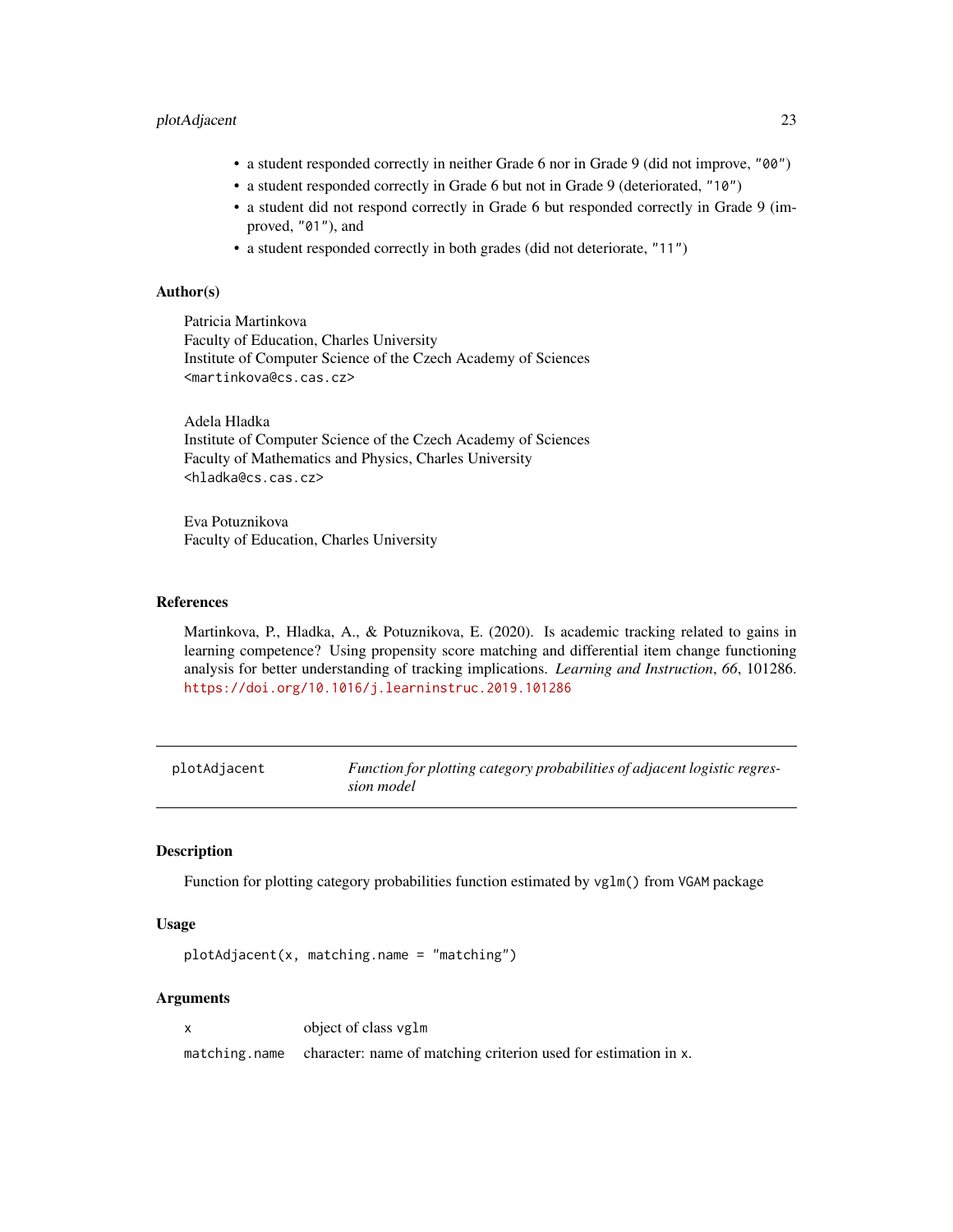# Author(s)

Tomas Jurica

Adela Hladka Institute of Computer Science of the Czech Academy of Sciences Faculty of Mathematics and Physics, Charles University <hladka@cs.cas.cz>

Patricia Martinkova Institute of Computer Science of the Czech Academy of Sciences <martinkova@cs.cas.cz>

#### See Also

[vglm](#page-0-0)

#### Examples

```
# loading packages
library(VGAM)
# loading data
data <- dataMedicalgraded[, 1:100]
# total score calculation
score <- apply(data, 1, sum)
data[, 1] <- ordered(factor(data[, 1], levels = 0:max(data[, 1])))
# cummulative logistic model for item 1
fit \le vglm(data[, 1] \le score, family = acat(reverse = FALSE, parallel = TRUE))
# coefficients for item 1
coefs <- coef(fit)
plotAdjacent(fit, matching.name = "Total score")
```
<span id="page-23-1"></span>

| plotCumulative | Function for plotting cumulative and category probabilities of cumu- |
|----------------|----------------------------------------------------------------------|
|                | lative logistic regression model                                     |

# Description

Function for plotting cumulative and category probabilities function estimated by vglm() from VGAM package

### Usage

```
plotCumulative(x, type = "cumulative", matching.name = "matching")
```
<span id="page-23-0"></span>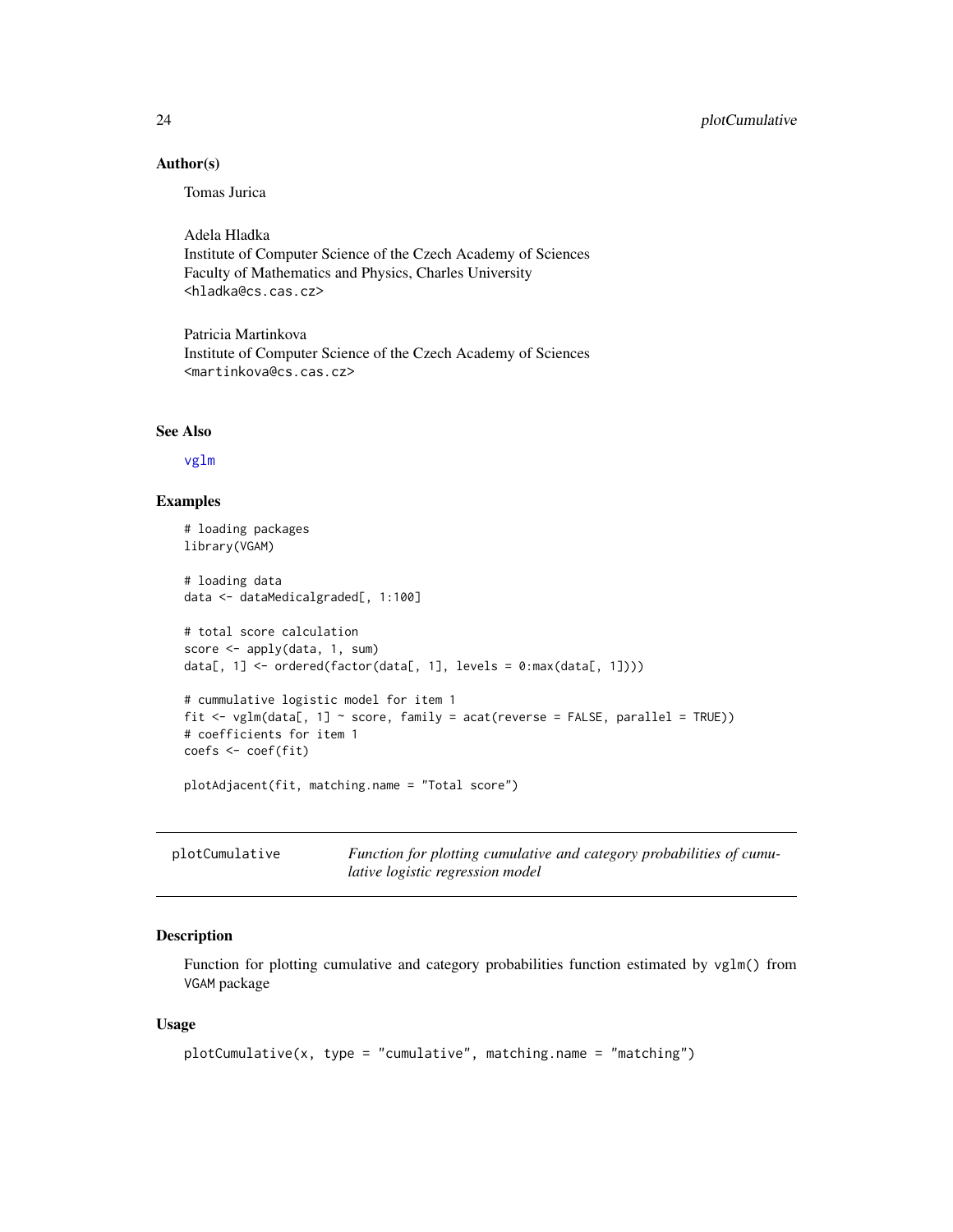# <span id="page-24-0"></span>plotCumulative 25

# Arguments

| X.            | object of class vglm                                                                                                                                   |
|---------------|--------------------------------------------------------------------------------------------------------------------------------------------------------|
| type          | character: type of plot to be displayed. Options are "cumulative" (default) for<br>cumulative probabilities and "category" for category probabilities. |
| matching.name | character: name of matching criterion used for estimation in x.                                                                                        |

# Author(s)

Tomas Jurica

Adela Hladka Institute of Computer Science of the Czech Academy of Sciences Faculty of Mathematics and Physics, Charles University <hladka@cs.cas.cz>

Patricia Martinkova Institute of Computer Science of the Czech Academy of Sciences <martinkova@cs.cas.cz>

# See Also

# [vglm](#page-0-0)

# Examples

```
# loading packages
library(VGAM)
# loading data
data <- dataMedicalgraded[, 1:100]
# total score calculation
score <- apply(data, 1, sum)
data[, 1] <- ordered(factor(data[, 1], levels = 0:max(data[, 1])))
# cummulative logistic model for item 1
fit \leq vglm(data[, 1] \sim score, family = cumulative(reverse = TRUE, parallel = TRUE))
# coefficients for item 1
coefs <- coef(fit)
plotCumulative(fit, type = "cumulative", matching.name = "Total score")
plotCumulative(fit, type = "category", matching.name = "Total score")
```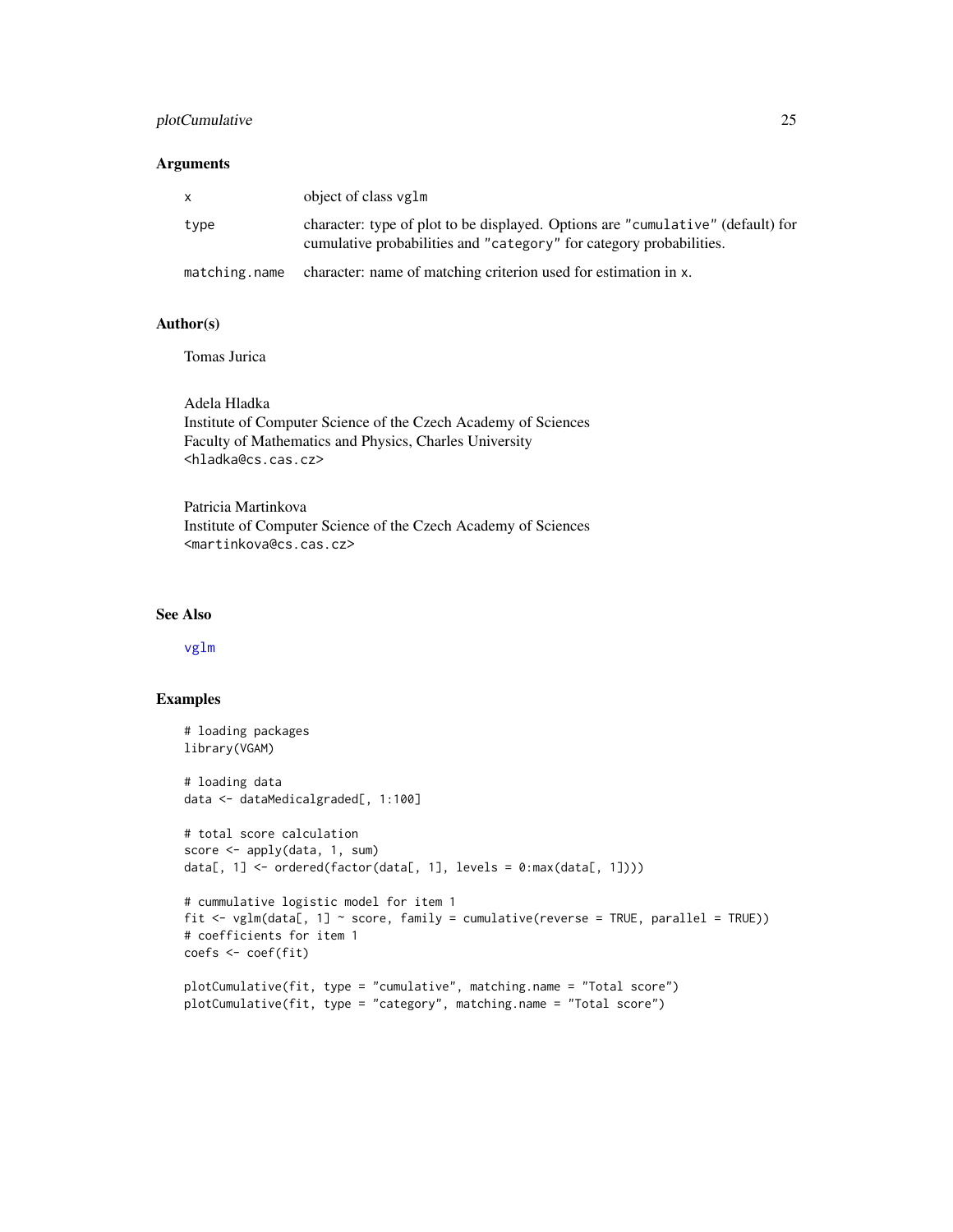<span id="page-25-1"></span><span id="page-25-0"></span>

#### Description

Plots characteristic curve of IRT model.

#### Usage

```
plotDIFirt(parameters, test = "Lord", item = "all", item.name, same.scale = F)
```
#### Arguments

| parameters | numeric: data matrix or data frame. See <b>Details</b> .                                                                  |
|------------|---------------------------------------------------------------------------------------------------------------------------|
| test       | character: type of statistic to be shown. See <b>Details</b> .                                                            |
| item       | either character ("all"), or numeric vector, or single number corresponding to<br>column indicators. See <b>Details</b> . |
| item.name  | character: the name of item.                                                                                              |
| same.scale | logical: are the item parameters on the same scale? (default is "FALSE"). See<br>Details.                                 |

#### Details

This function plots characteristic curve of DIF IRT model.

The parameters matrix has a number of rows equal to twice the number of items in the data set. The first J rows refer to the item parameter estimates in the reference group, while the last J ones correspond to the same items in the focal group. The number of columns depends on the selected IRT model: 2 for the 1PL model, 5 for the 2PL model, 6 for the constrained 3PL model and 9 for the unconstrained 3PL model. The columns of irtParam have to follow the same structure as the output of itemParEst, difLord or difRaju command from difR package.

Two possible type of test statistics can be visualized - "Lord" gives only characteristic curves, "Raju" also highlights area between these curves.

For default option "all", all characteristic curves are plotted.

#### Author(s)

Adela Hladka Institute of Computer Science of the Czech Academy of Sciences Faculty of Mathematics and Physics, Charles University <hladka@cs.cas.cz>

Patricia Martinkova Institute of Computer Science of the Czech Academy of Sciences <martinkova@cs.cas.cz>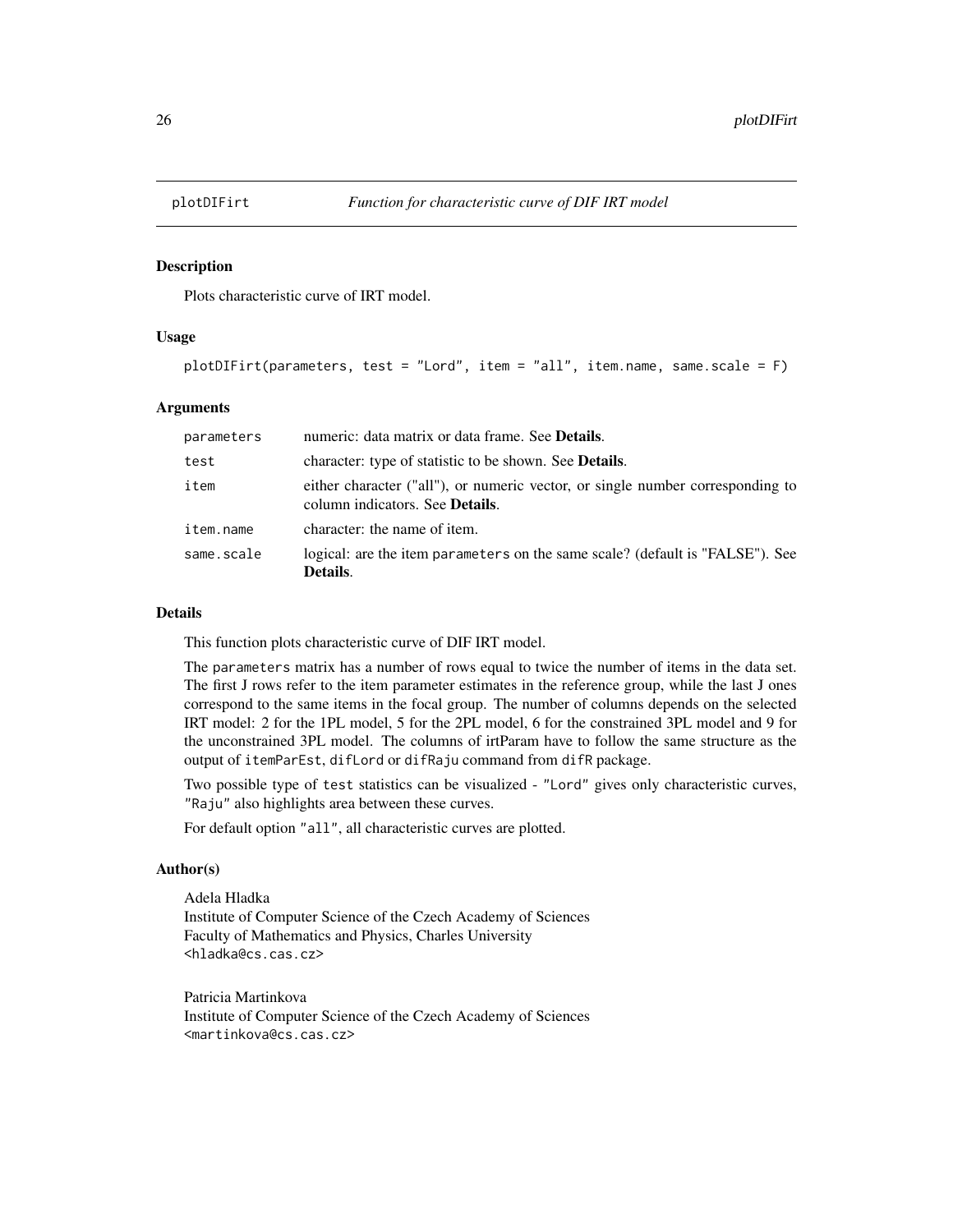<span id="page-26-0"></span>plotDIFLogistic 27

# See Also

[itemParEst](#page-0-0), [difLord](#page-0-0), [difRaju](#page-0-0)

#### Examples

```
# loading libraries
library(difR)
library(ltm)
# loading data based on GMAT2
data(GMAT2, package = "difNLR")
# Estimation of 2PL IRT model and Lord's statistic
# by difR package
fitLord <- difLord(GMAT2, group = 21, focal.name = 1, model = "2PL")
# plot of item 1 and Lord's statistic
plotDIFirt(fitLord$itemParInit, item = 1)
# Estimation of 2PL IRT model and Raju's statistic
# by difR package
fitRaju <- difRaju(GMAT2, group = 21, focal.name = 1, model = "2PL")
# plot of item 1 and Lord's statistic
plotDIFirt(fitRaju$itemParInit, test = "Raju", item = 1)
```
<span id="page-26-1"></span>plotDIFLogistic *Function for characteristic curve of 2PL logistic DIF model*

# Description

Plots characteristic curve of 2PL logistic DIF model

# Usage

```
plotDIFLogistic(x, item = 1, item.name, group.names = c("Reference", "Focal"),
Data, group, match, draw.empirical = TRUE)
```
#### Arguments

| an object of "Logistic" class. See Details.                                                                                                                             |
|-------------------------------------------------------------------------------------------------------------------------------------------------------------------------|
| numeric: number of item to be plotted                                                                                                                                   |
| character: the name of item to be used as title of plot.                                                                                                                |
| character: names of reference and focal group.                                                                                                                          |
| numeric: the data matrix. See <b>Details</b> .                                                                                                                          |
| numeric: the vector of group membership. See Details.                                                                                                                   |
| character or numeric: specifies matching criterion. Can be either "score", or<br>numeric vector of the same length as number of observations in Data. See De-<br>tails. |
| draw empirical logical: whether empirical probabilities should be calculated and plotted. De-<br>fault value is TRUE.                                                   |
|                                                                                                                                                                         |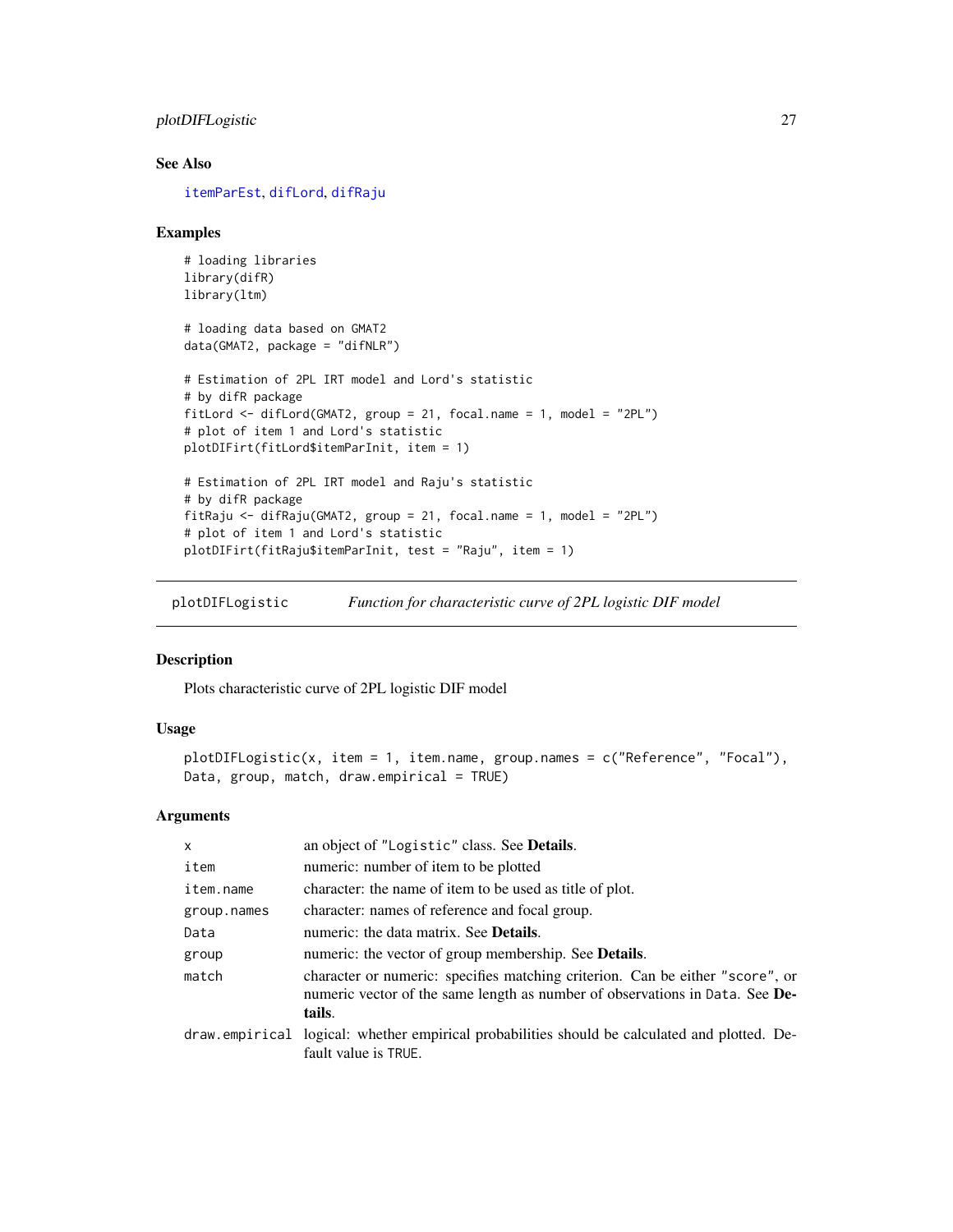# Details

This function plots characteristic curves of 2PL logistic DIF model fitted by difLogistic() function from difR package using ggplot2.

Data and group are used to calculate empirical probabilities for reference and focal group. match should be the same as in x\$match. In case that matching variable is used instead of total score or standardized score, match needs to be a numeric vector of the same the same length as number of observations in Data.

### Author(s)

Adela Hladka Institute of Computer Science of the Czech Academy of Sciences Faculty of Mathematics and Physics, Charles University <hladka@cs.cas.cz>

Patricia Martinkova Institute of Computer Science of the Czech Academy of Sciences <martinkova@cs.cas.cz>

# See Also

[difLogistic](#page-0-0), [ggplot](#page-0-0)

# Examples

```
# loading libraries
library(difR)
# loading data based on GMAT
data(GMAT, package = "difNLR")
Data <- GMAT[, 1:20]
group \leftarrow GMAT[, 21]# DIF detection using difLogistic() function
x <- difLogistic(Data, group, focal.name = 1)
# Characteristic curve by logistic regression model
plotDIFFCogistic(x, item = 1, Data = Data, group = group)# Using name of column as item identifier
plotDIFLogistic(x, item = "Item1", Data = Data, group = group)
# Renaming reference and focal group
plotDIFLogistic(x, item = 1, group.names = c("Group 1", "Group 2"), Data = Data, group = group)
# Not plotting empirical probabilities
plotDIFLogistic(x, item = 1, draw.empirical = FALSE)
```
<span id="page-27-0"></span>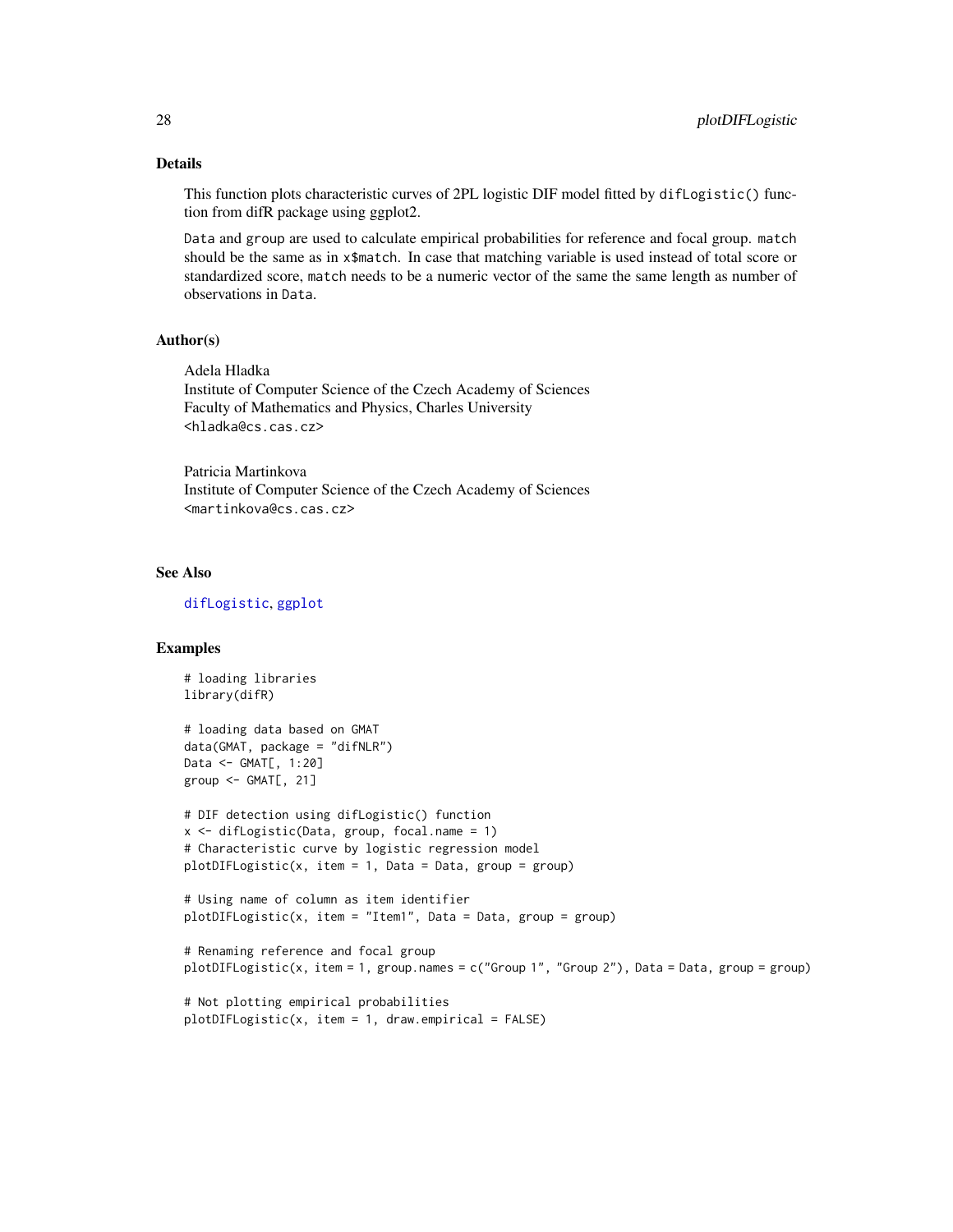*Function for graphical representation of item distractor analysis*

# <span id="page-28-1"></span><span id="page-28-0"></span>**Description**

Plots graphical representation of item distractor analysis with proportions and optional number of groups.

# Usage

```
plotDistractorAnalysis(data, key, num.groups = 3, item = 1, item.name,multiple.answers = TRUE, matching = NULL, match.discrete = FALSE, cut.points)
```
#### **Arguments**

| data                          | character: data matrix or data frame. See <b>Details</b> .                                                                      |  |
|-------------------------------|---------------------------------------------------------------------------------------------------------------------------------|--|
| key                           | character: answer key for the items.                                                                                            |  |
| num.groups                    | numeric: number of groups to that should be respondents splitted.                                                               |  |
| item                          | numeric: the number of item to be plotted.                                                                                      |  |
| item.name<br>multiple.answers | character: the name of item.                                                                                                    |  |
|                               | logical: should be all combinations plotted (default) or should be answers split-<br>ted into distractors. See <b>Details</b> . |  |
| matching                      | numeric: numeric vector. If not provided, total score is calculated and distractor<br>analysis is performed based on it.        |  |
|                               | match, discrete logical: is matching discrete? Default value is FALSE. See details.                                             |  |
| cut.points                    | numeric: numeric vector specifying cut points of matching. See details.                                                         |  |

#### Details

This function is graphical representation of [DistractorAnalysis](#page-10-1) function. In case, no matching is provided, the scores are calculated using the item data and key. The respondents are by default splitted into the num.groups-quantiles and the proportions of respondents in each quantile are displayed with respect to their answers. In case that matching is discrete (match.discrete = TRUE), matching is splitted based on its unique levels. Other cut points can be specified via cut.points argument.

The data is a matrix or data frame whose rows represents unscored item response from a multiplechoice test and columns correspond to the items.

The key must be a vector of the same length as ncol(data). In case it is not provided, matching need to be specified.

If multiple.answers = TRUE (default) all reported combinations of answers are plotted. If multiple.answers = FALSE all combinations are splitted into distractors and only these are then plotted with correct combination.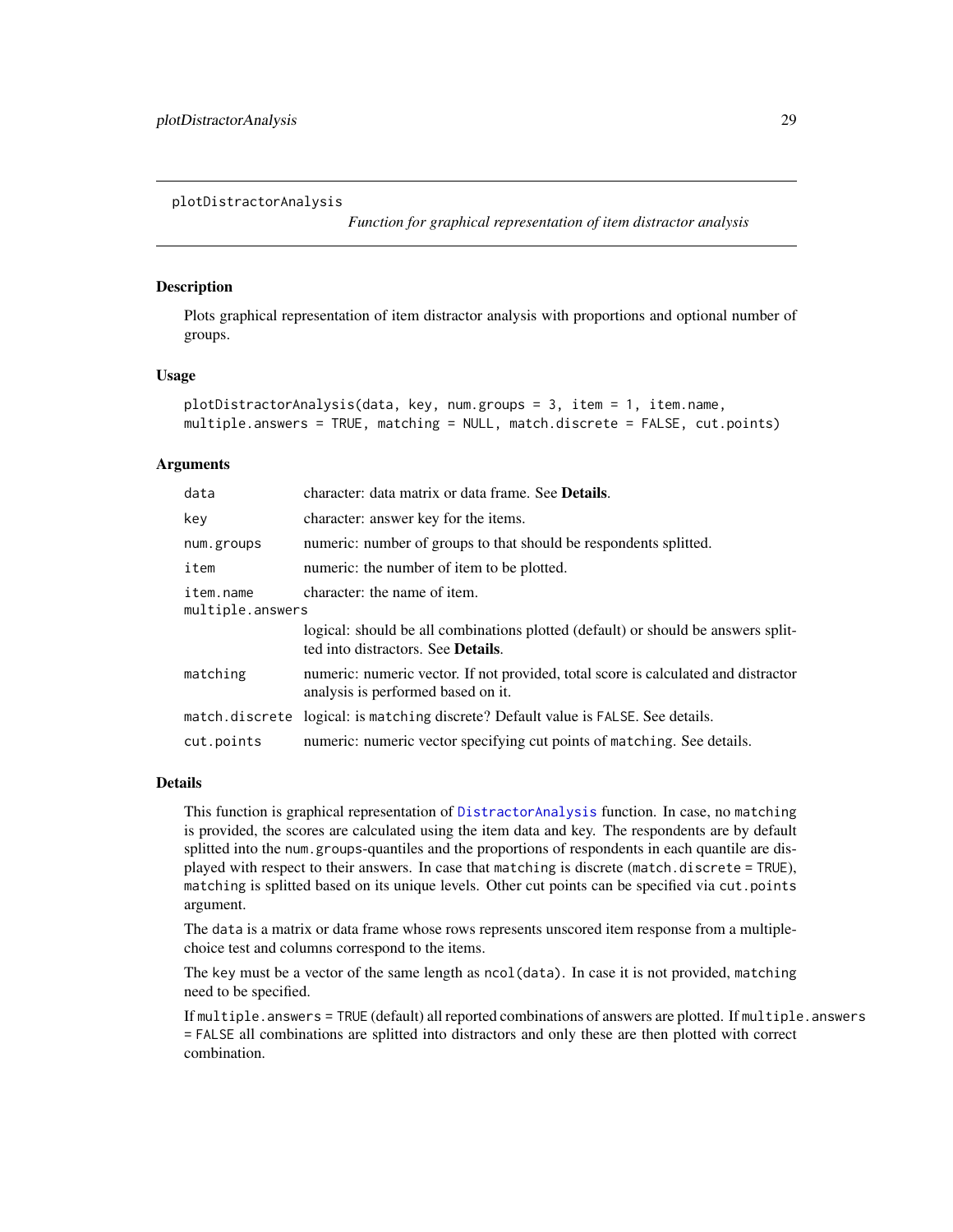# Author(s)

Adela Hladka Institute of Computer Science of the Czech Academy of Sciences Faculty of Mathematics and Physics, Charles University <hladka@cs.cas.cz>

Patricia Martinkova Institute of Computer Science of the Czech Academy of Sciences <martinkova@cs.cas.cz>

# See Also

[DistractorAnalysis](#page-10-1), [distractor.analysis](#page-0-0)

#### Examples

```
# loading 100-item medical admission test data
data(dataMedical, dataMedicaltest, dataMedicalkey)
data <- dataMedicaltest[, 1:100]
dataBin <- dataMedical[, 1:100]
key <- unlist(dataMedicalkey)
# distractor plot for items 48, 57 and 32 displaying distractors only
plotDistractorAnalysis(data, key, item = 48, multiple.answers = FALSE)
# correct answer B does not function well
plotDistractorAnalysis(data, key, item = 57, multiple.answers = FALSE)
# all options function well, thus the whole item discriminates well
plotDistractorAnalysis(data, key, item = 32, multiple.answers = FALSE)
# functions well, thus the whole item discriminates well
## Not run:
# distractor plot for items 48, 57 and 32 displaying all combinations
plotDistractorAnalysis(data, key, item = 48)
plotDistractorAnalysis(data, key, item = 57)
plotDistractorAnalysis(data, key, item = 32)
# distractor plot for item 57 with all combinations and 6 groups
plotDistractorAnalysis(data, key, item = 57, num.group = 6)
# distractor plot for item 57 using specified matching and key option
matching <- round(rowSums(dataBin), -1)
plotDistractorAnalysis(data, key, item = 57, matching = matching)
# distractor plot for item 57 using specified matching without key option
plotDistractorAnalysis(data, item = 57, matching = matching)
# distractor plot for item 57 using discrete matching
plotDistractorAnalysis(data, key, item = 57, matching = matching, match.discrete = T)
# distractor plot for item 57 using groups specified by cut.points
plotDistractorAnalysis(data, key, item = 57, cut.points = seq(10, 100, 10))
```
<span id="page-29-0"></span>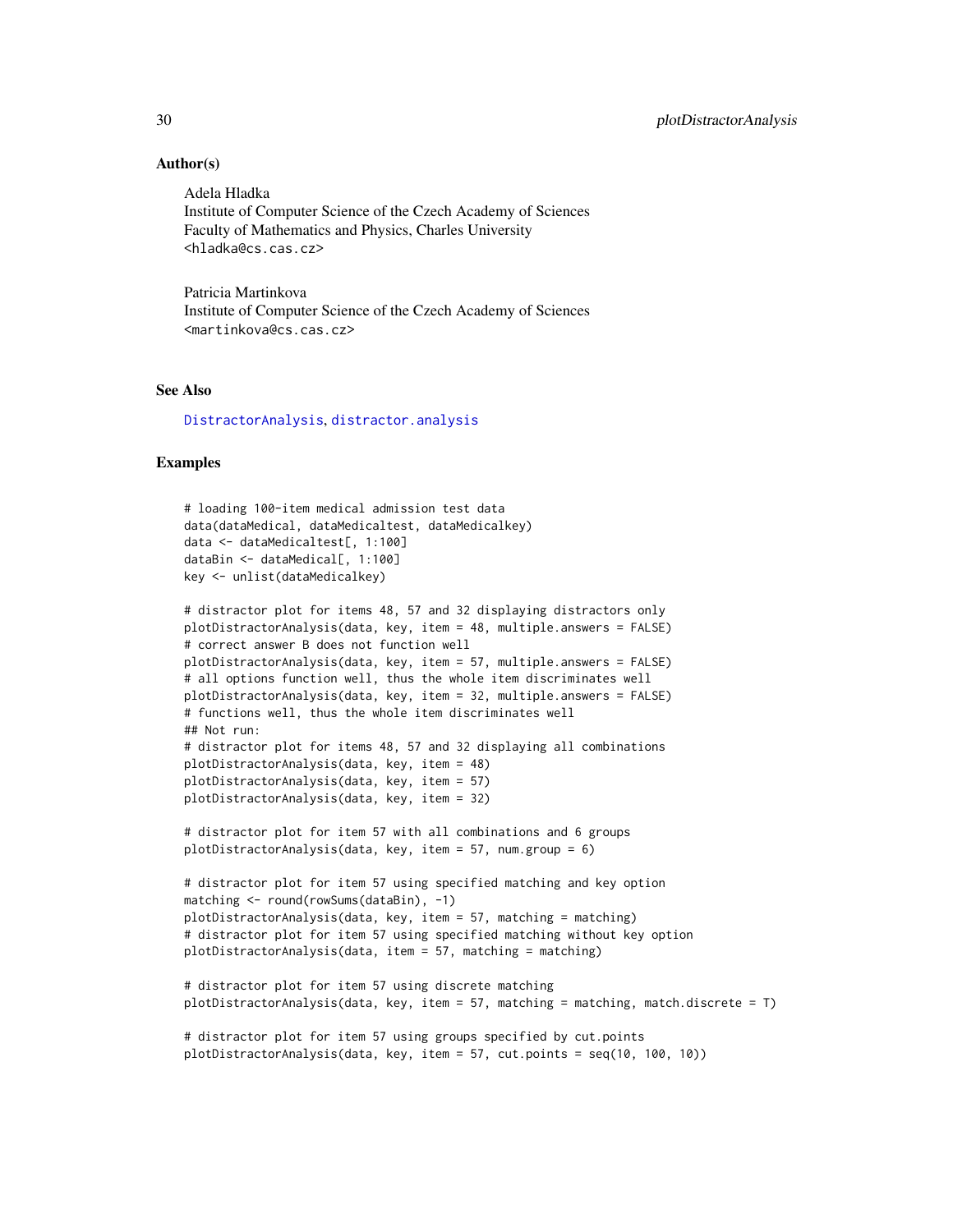<span id="page-30-0"></span>## End(Not run)

<span id="page-30-1"></span>

| plotMultinomial | Function for plotting category probabilities of multinomial log-linear |
|-----------------|------------------------------------------------------------------------|
|                 | regression model                                                       |

# Description

Plots category probabilities functions estimated by multinom() from nnet package.

# Usage

```
plotMultinomial(x, matching, matching.name = "matching")
```
# Arguments

| X        | object of class multinom                                                      |
|----------|-------------------------------------------------------------------------------|
| matching | numeric: vector of matching criterion used for estimation in x.               |
|          | matching name character: name of matching criterion used for estimation in x. |

# Author(s)

Adela Hladka Institute of Computer Science of the Czech Academy of Sciences Faculty of Mathematics and Physics, Charles University <hladka@cs.cas.cz>

# Tomas Jurica

Patricia Martinkova Institute of Computer Science of the Czech Academy of Sciences <martinkova@cs.cas.cz>

#### See Also

# [multinom](#page-0-0)

# Examples

```
# loading data
data(GMAT, GMATtest, GMATkey, package = "difNLR")
matching <- scale(apply(GMAT[, 1:20], 1, sum)) # Z-score
data <- GMATtest[, 1:20]
key <- GMATkey
```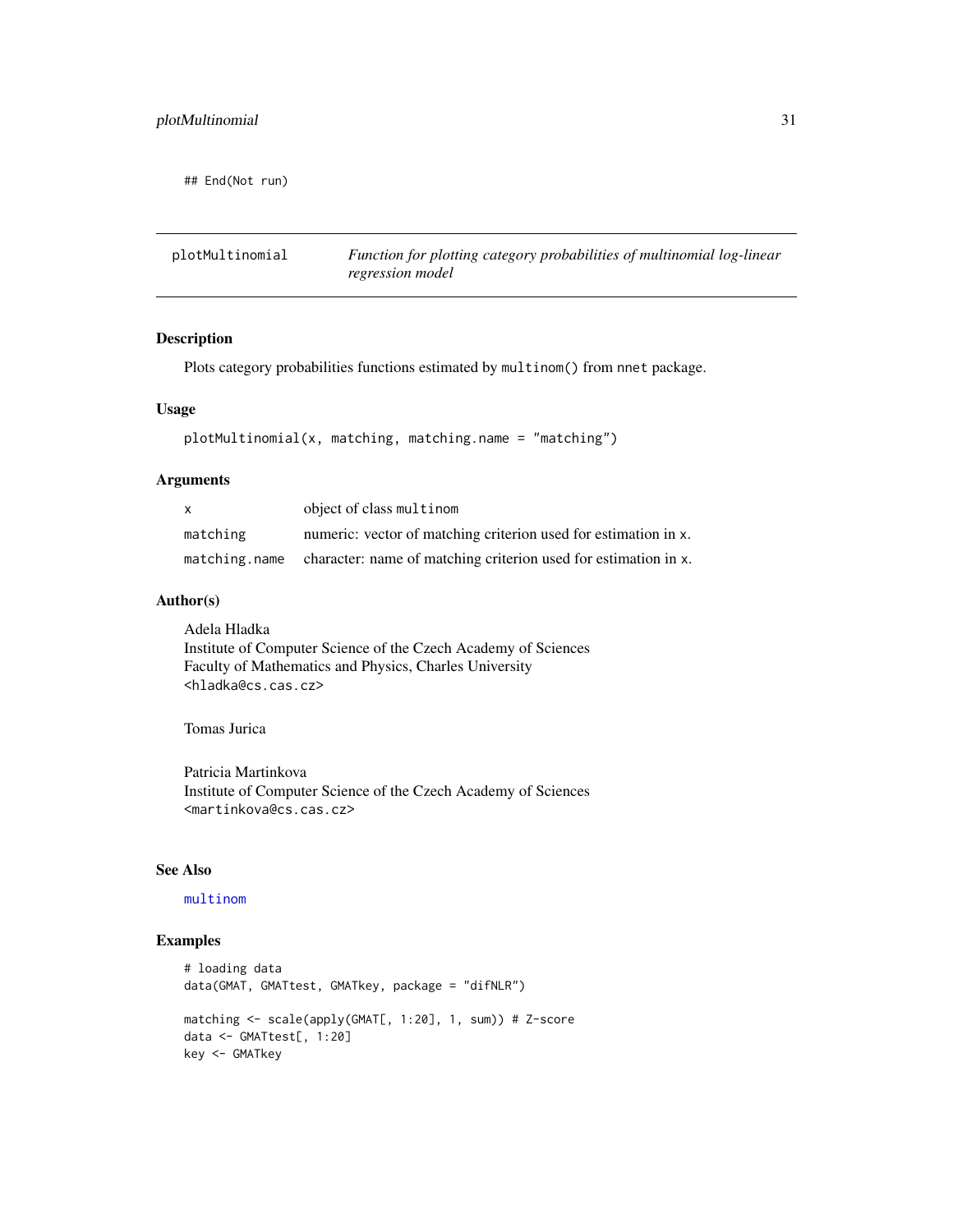```
# multinomial model for item 1
fit <- nnet::multinom(relevel(data[, 1], ref = paste(key[1])) ~ matching)
# plotting category probabilities
plotMultinomial(fit, matching, matching.name = "Z-score")
```
<span id="page-31-1"></span>recode\_nr *Recognize and recode not-reached responses*

# Description

recode\_nr() function recognizes and recodes not-reached responses, i.e. missing responses to items such that all subsequent items are missed as well by the respondent.

# Usage

recode\_nr(df, nr\_code = 99)

# Arguments

| df      | matrix or data.frame: object to be recoded, must include only items columns<br>and no additional information              |
|---------|---------------------------------------------------------------------------------------------------------------------------|
| nr code | single character, integer or numeric: specifying how should be recognized not-<br>reached responses coded (default is 99) |

# Value

The same class as input object, see df.

# Author(s)

Jan Netik

Patricia Martinkova Institute of Computer Science of the Czech Academy of Sciences <martinkova@cs.cas.cz>

# See Also

[ItemAnalysis](#page-18-1)

<span id="page-31-0"></span>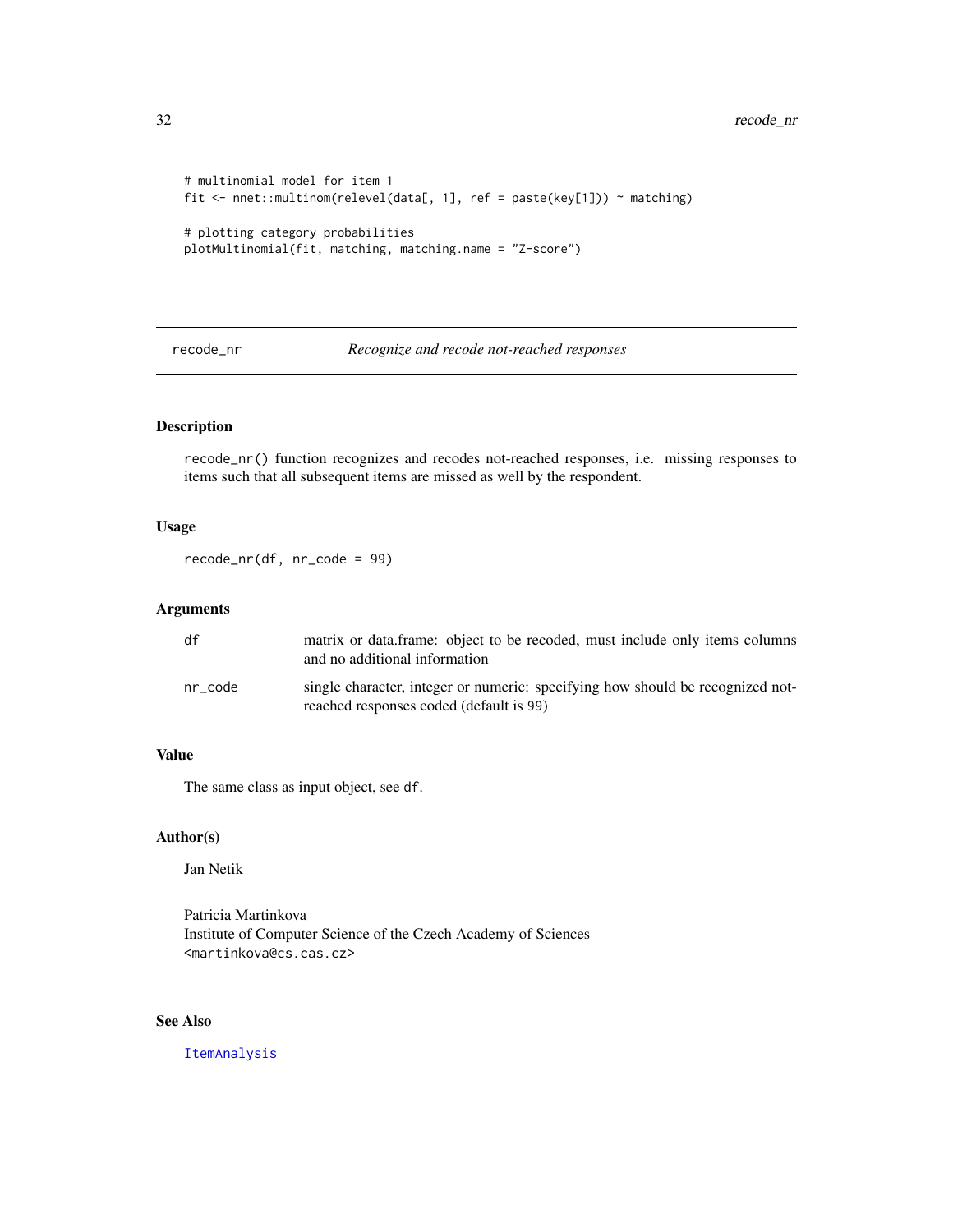# <span id="page-32-0"></span>startShinyItemAnalysis 33

### Examples

```
data(HCI, package = "ShinyItemAnalysis")
HCImissed <- HCI[, 1:20]
# simulate skipped (missed) and not-reached items in HCI dataset
set.seed(4211)
for (i in 1:150) {
# not-reached (minimum at 10th item, maximum at 20th)
HCImissed[sample(1:nrow(HCImissed), 1), seq(sample(10:20, 1), 20)] <- NA
# missed with random location
HCImissed[sample(1:nrow(HCImissed), 1), sample(1:20, 1)] <- NA
}
summary(HCImissed)
HCImissedNR <- recode_nr(HCImissed, nr_code = 99)
head(HCImissedNR)
summary(HCImissedNR)
```
<span id="page-32-1"></span>startShinyItemAnalysis

*Start ShinyItemAnalysis application*

# Description

An interactive shiny application to run test and item analysis. By default, the function runs the application as a background process (Jobs tab in the 'RStudio'). User is then free to use the Console for other work and to try the sample R code examples. You can still run the app the usual way in the console by specifying background = FALSE.

# Usage

```
startShinyItemAnalysis(background = TRUE)
```
#### Arguments

background logical: should the application be run as a background process (in the 'RStudio')?

#### Value

No return value. Called for side effects.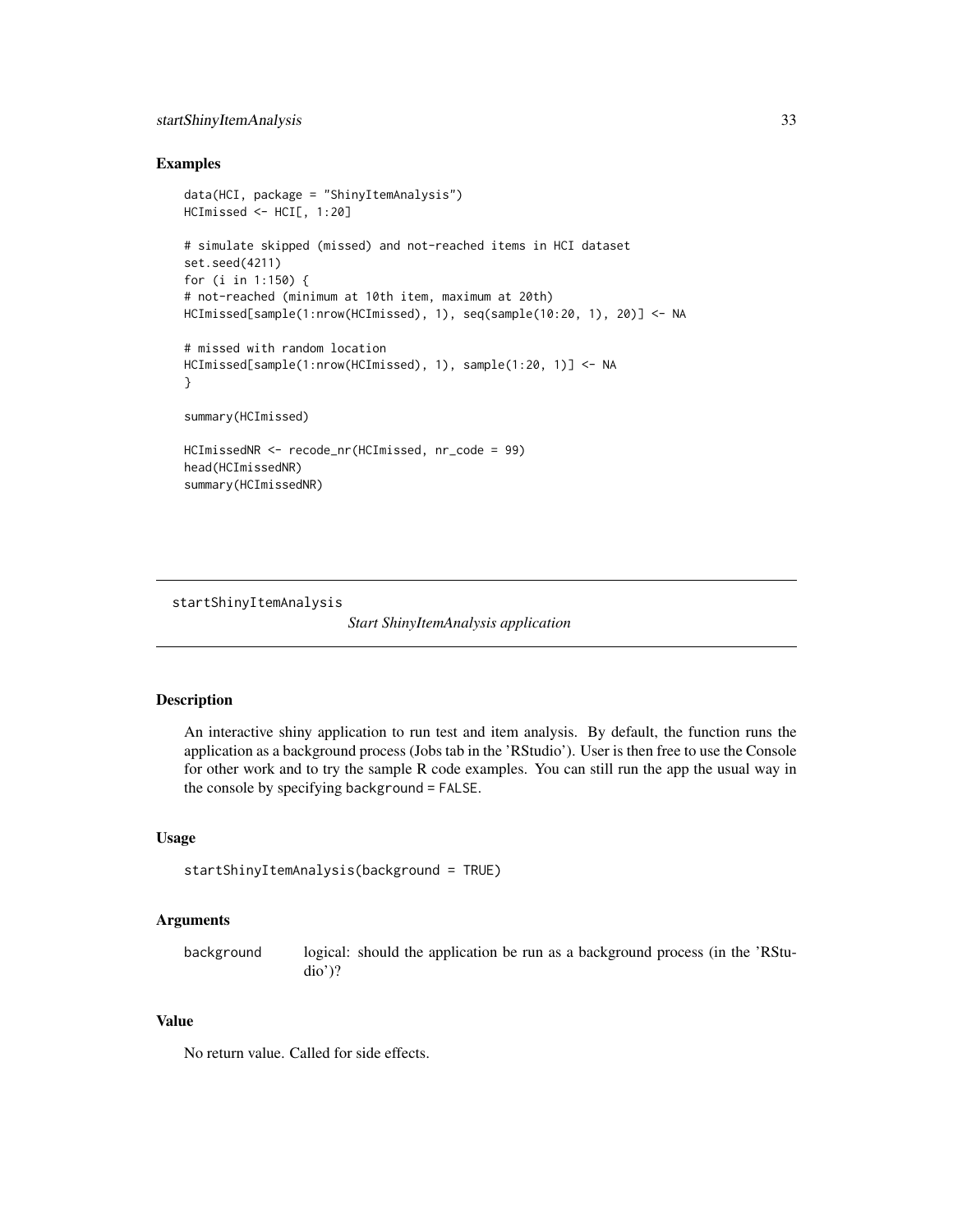# Author(s)

Patricia Martinkova Institute of Computer Science of the Czech Academy of Sciences <martinkova@cs.cas.cz>

Adela Hladka Institute of Computer Science of the Czech Academy of Sciences Faculty of Mathematics and Physics, Charles University <hladka@cs.cas.cz>

# Examples

```
## Not run:
rm(list = ls())startShinyItemAnalysis()
startShinyItemAnalysis(background = FALSE)
```
## End(Not run)

theme\_app *Complete theme for* ShinyItemAnalysis *graphics*

# Description

This complete theme is based on theme\_bw and it was modified for purposes of ShinyItemAnalysis.

# Usage

```
theme_app(base_size = 15, base_family = "")
```
#### Arguments

| base_size   | base font size   |
|-------------|------------------|
| base_family | base font family |

# See Also

[ggtheme](#page-0-0)

<span id="page-33-0"></span>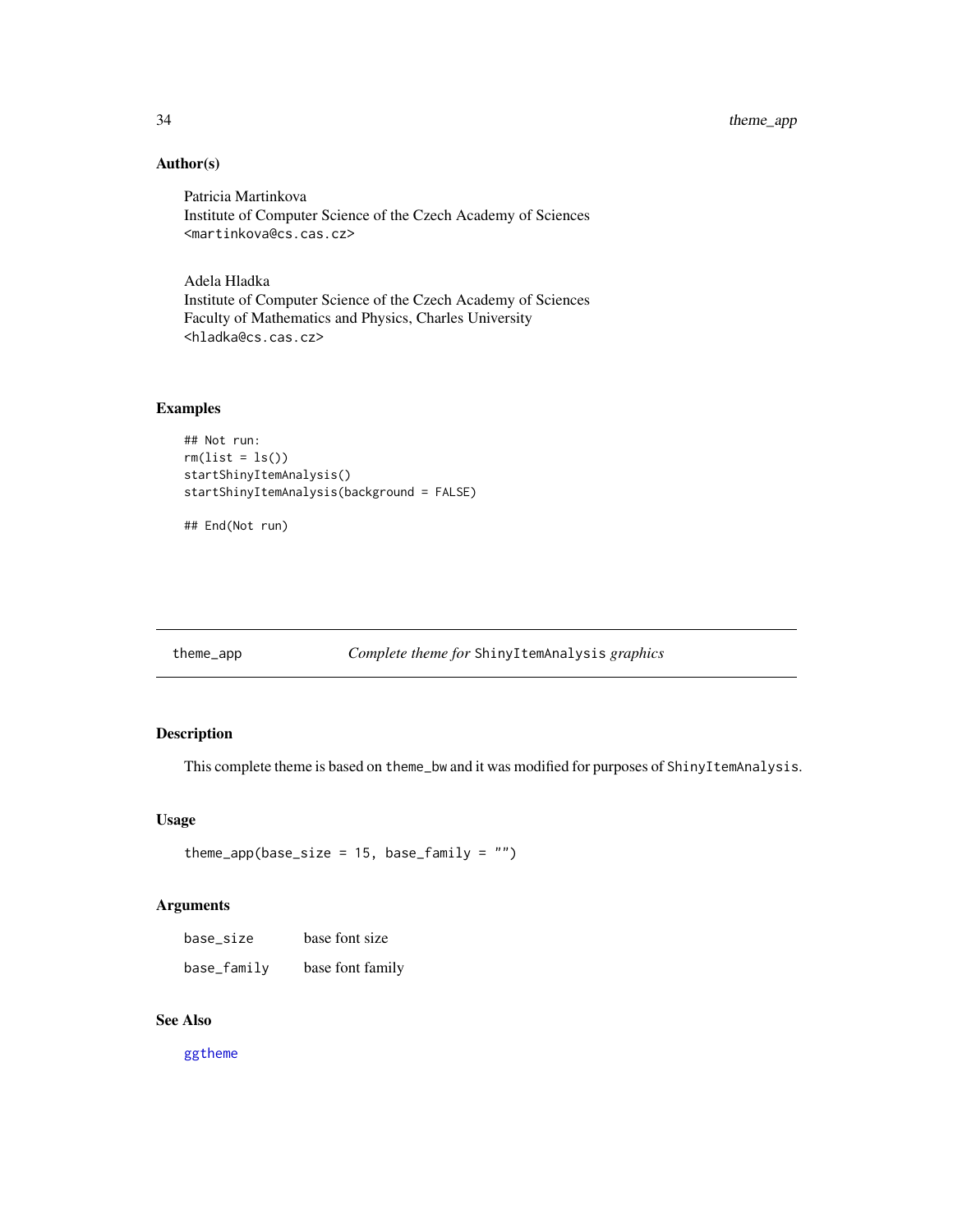# theme\_app 35

# Examples

```
library(ggplot2)
data(GMAT, package = "difNLR")
data <- GMAT[, 1:20]
# total score calculation
df <- data.frame(score = apply(data, 1, sum))
# histogram
g <- ggplot(df, aes(score)) +
  geom_histogram(binwidth = 1) +
  xlab("Total score") +
  ylab("Number of respondents")
g
```
g + theme\_app()